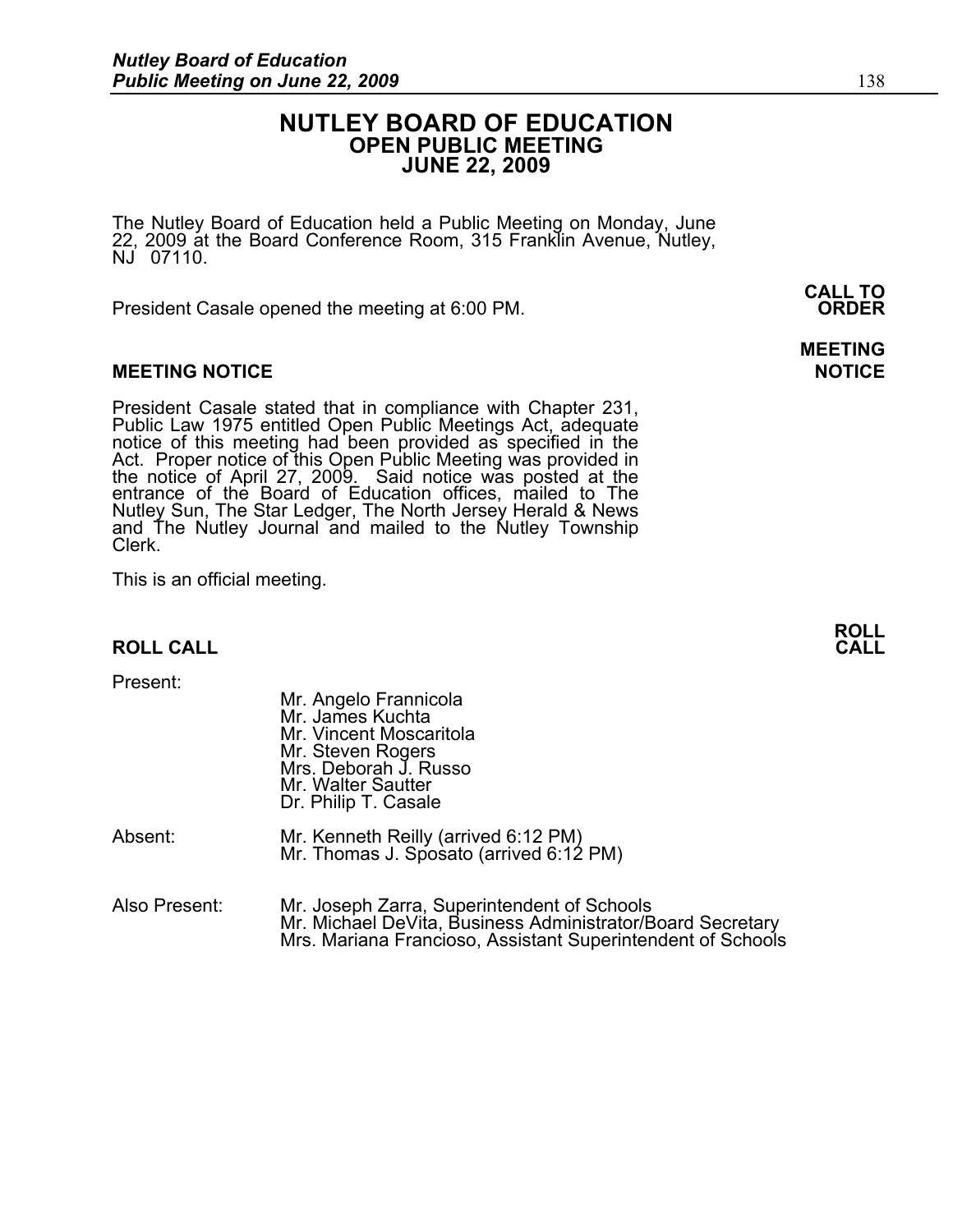### **MOTION TO ADJOURN TO EXECUTIVE SESSION**

At 6:05 PM Trustee Frannicola moved and Trustee Kuchta seconded the following resolution:

WHEREAS, the Board of Education will be discussing matters exempt from public discussion pursuant to N.J.S.A. 10:4-12,

NOW, THEREFORE, BE IT RESOLVED that the Board of Education recess to Closed Executive Session at this time to discuss the following:

Legal Issues

BE IT FURTHER RESOLVED that the results of the discussions will be made public by inclusion on the agenda of a subsequent meeting of the Board of Education or when the reasons for discussing such matters in closed session no longer exist.

The motion was approved by voice vote.

#### **RECONVENE MEETING RECONVENE**

At 7:15 PM Trustee Kuchta moved, Trustee Sautter seconded, and the Board unanimously approved by voice vote a motion to reconvene the public meeting.

The meeting reconvened in the JHWMS Choir Room located at 325 Franklin Avenue, Nutley, NJ.

#### **FLAG SALUTE** SALUTE SALUTE SALUTE SALUTE SALUTE SALUTE SALUTE SALUTE SALUTE SALUTE SALUTE SALUTE SALUTE SALUTE SALUTE SALUTE SALUTE SALUTE SALUTE SALUTE SALUTE SALUTE SALUTE SALUTE SALUTE SALUTE SALUTE SALUTE SALUTE SALUT

President Casale led the assembly in the flag salute.

#### **ROLL CALL CALL**

| Present:      | Mr. Angelo Frannicola<br>Mr. James Kuchta<br>Mr. Vincent Moscaritola<br>Mr. Kenneth Reilly<br>Mr. Steven Rogers<br>Mrs. Deborah J. Russo<br>Mr. Walter Sautter |
|---------------|----------------------------------------------------------------------------------------------------------------------------------------------------------------|
|               | Mr. Thomas J. Sposato<br>Dr. Philip T. Casale                                                                                                                  |
| Aloo Drooppti | Mr. Joseph Zerra, Cuperintendent of Cebeolo                                                                                                                    |

| Also Present: | Mr. Joseph Zarra, Superintendent of Schools                 |
|---------------|-------------------------------------------------------------|
|               | Mr. Michael DeVita, Business Administrator/Board Secretary  |
|               | Mrs. Mariana Francioso, Assistant Superintendent of Schools |

# **EXECUTIVE**

# **FLAG**

**ROLL**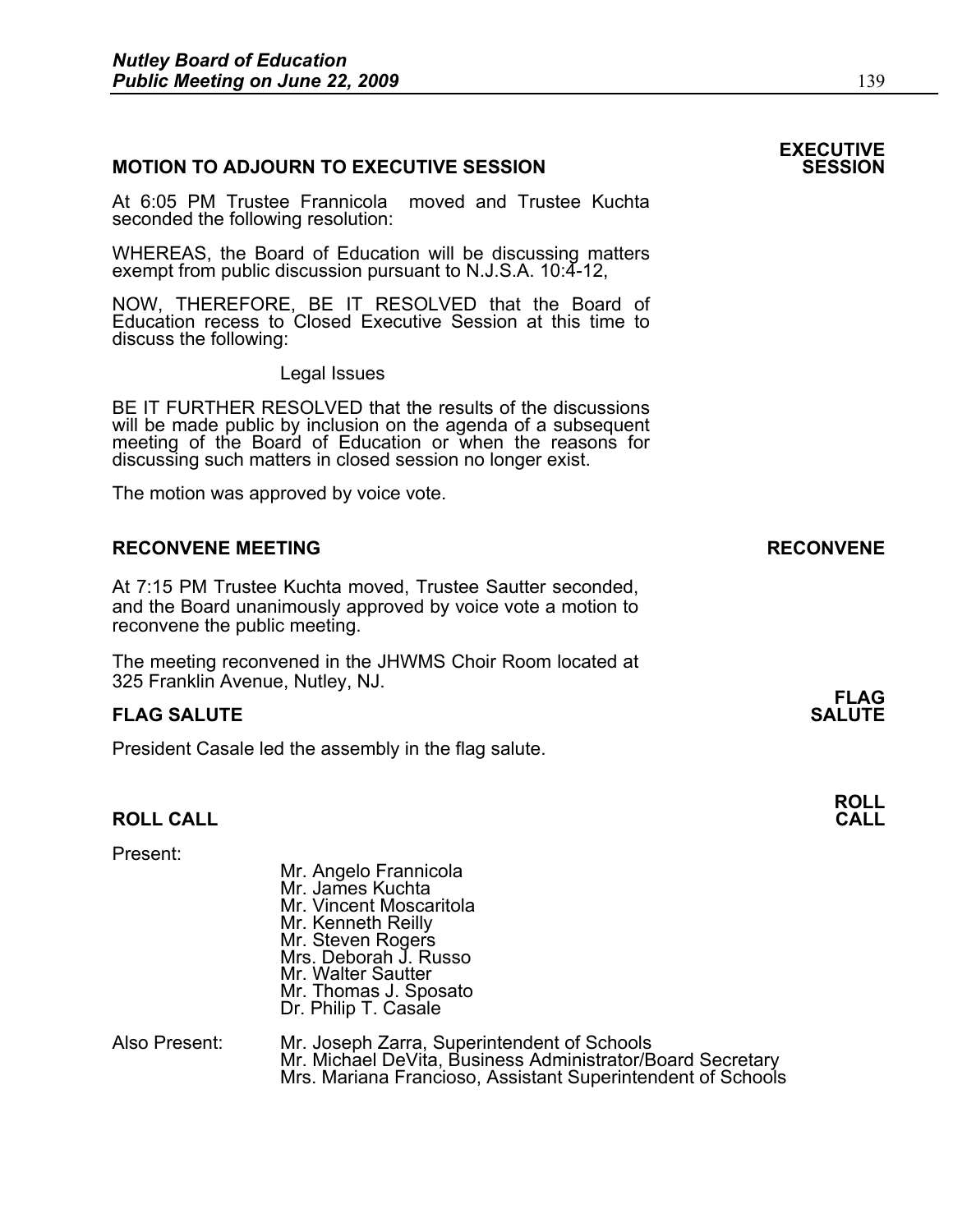# **APPROVAL OF MINUTES APPROVE**

BE IT RESOLVED that the Board of Education approves the following minutes:

 May 18, 2009 - Open Public Meeting May 18, 2009 - Closed Executive Session

> Trustee Kuchta moved, Trustee Sposato seconded, and the Board minutes were unanimously approved.

## **CORRESPONDENCE CORRESPONDENCE**

None

### **RECOGNITION OF STUDENTS AND TEACHERS**

Special awards were given to students who participated in the Academically Speaking program and the JHWMS Band.

The Board also recognized the following teachers who were voted by their peers to be part of the Governor's Teacher Recognition Program:

John Maiello – Nutley High School Joseph Cappello – John H. Walker Middle School Gail Reilly – Yantacaw School Kristine Commune – Lincoln School Marietta O'Brien – Washington School Carol VonAchen – Spring Garden School Nancy Szura – Radcliffe School

### **RECESS MEETING RECESS**

At 7:32 PM upon the suggestion of President Casale, Trustee Reilly moved, Trustee Frannicola seconded, and the Board unanimously approved by voice vote a motion to recess.

## RECONVENE MEETING **RECONVENE**

At 7:45 PM Trustee Kuchta moved, Trustee Sposato sconded, and the Board unanimously approved by voice to reconvene the meeting.

**RECOGNITION OF STUDENTS & TEACHERS** 

# **OF MINUTES**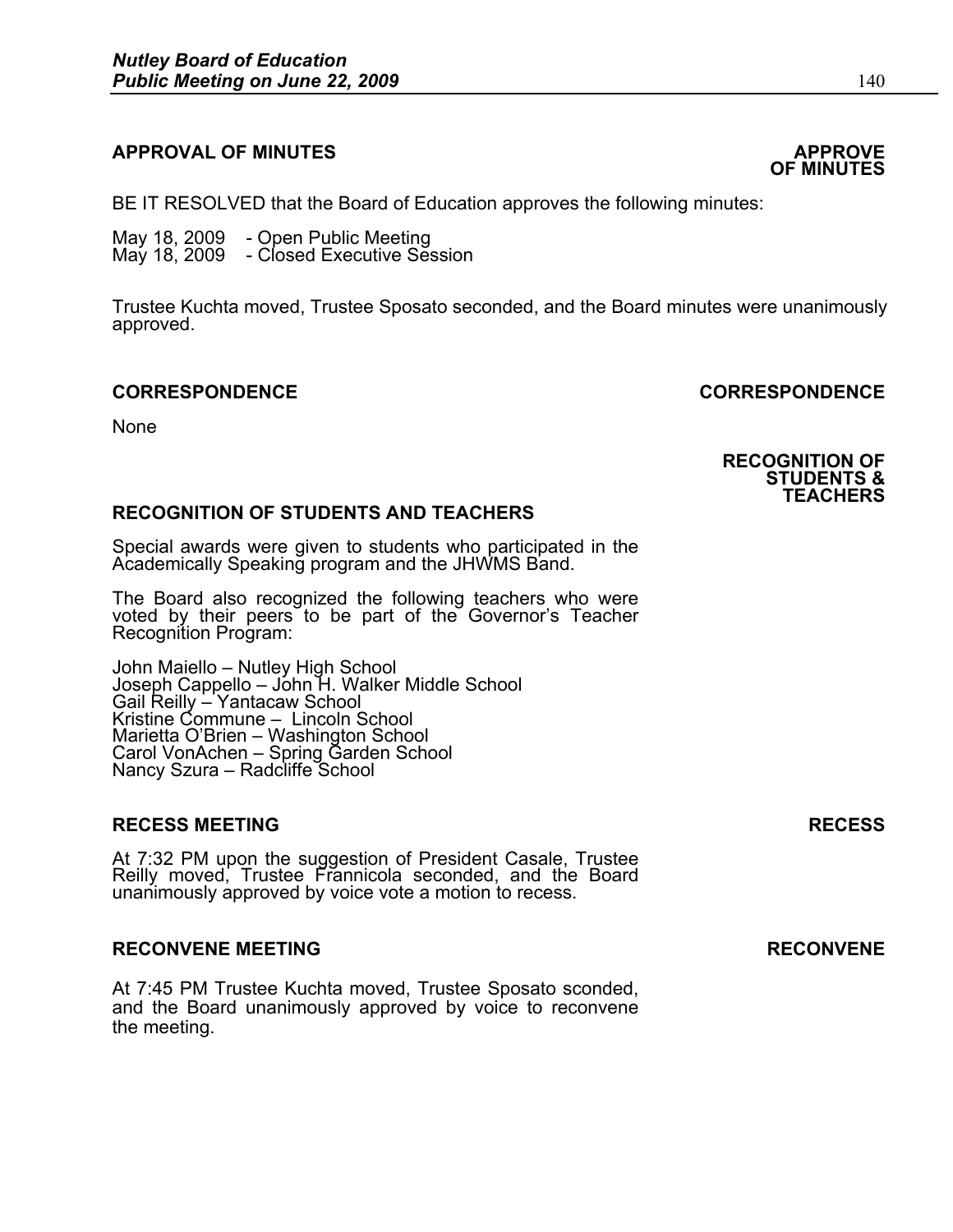### **MOTION TO ADJOURN TO EXECUTIVE SESSION**

At 7:45 PM Trustee Reilly moved and Trustee Kuchta seconded the following resolution:

WHEREAS, the Board of Education will be discussing matters exempt from public discussion pursuant to N.J.S.A. 10:4-12,

NOW, THEREFORE, BE IT RESOLVED that the Board of Education recess to Closed Executive Session at this time to discuss the following:

**Contracts** 

BE IT FURTHER RESOLVED that the results of the discussions will be made public by inclusion on the agenda of a subsequent meeting of the Board of Education or when the reasons for discussing such matters in closed session no longer exist.

The motion was approved by voice vote.

#### **RECONVENE MEETING RECONVENE**

At 7:50 PM Trustee Reilly moved, Trustee Sposato seconded, and the Board unanimously approved by voice vote a motion to reconvene the public meeting.

Trustee Moscaritola left the meeting at 7:51 PM.

#### **SUPERINTENDENT'S REPORT SUPT'S REPORT**

Mr. Zarra presented the Superintendent's Report dated June 22, 2009, Schedule A, which is appended to the minutes of this meeting, and briefly summarized its contents as well as other activities going on in the district.

He also mentioned that the Nutley School District was voted as one of the top 100 schools in the nation for music education.

#### **BOARD SECRETARY'S REPORT**

Mr. DeVita spoke about the proposals being awarded for the auditor and attorney appointments, the Ed-Data Cooperative Spending Program and the conditions for the Energy for America Resolution.

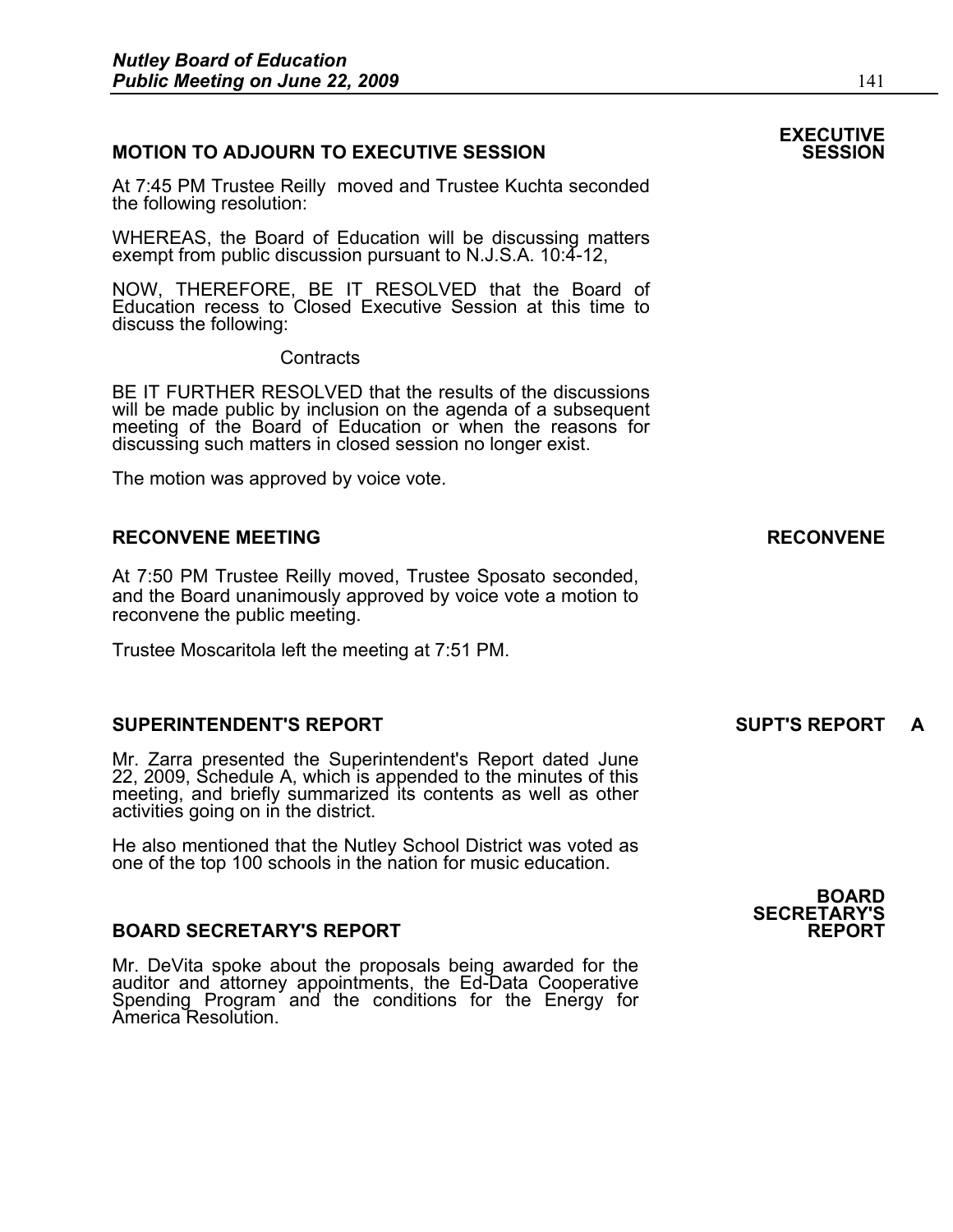## **COMMITTEE REPORTS REPORTS**

Trustee Rogers – Volunteer Committee Policy Committee

Trustee Reilly - Facilities Committee

Trustee Kuchta – Finance Committee

### **HEARING OF CITIZENS (Resolutions Only)**

None

# **SUPERINTENDENT'S RESOLUTIONS SUPERINTENDENT'S**

Trustee Kuchta moved, and Trustee Sposato seconded, a motion that the Board approves Superintendent's Resolutions numbers 1 through 22 as listed below.

The Superintendent's Resolutions 1 through 22 were approved with the following exceptions:

- 1. Trustees Frannicola, Reilly and Sautter abstained on Resolution 11 Reappoint Professional Staff.
- 2. Trustee Russo abstained on Resolution 9 Reappointments – Instructional Aides.
- 3. Trustee Rogers abstained on Resolution 22 Residency Investigations.

### 1. **RESIGNATION – Athletics**

BE IT RESOLVED that the Board of Education approves the acceptance of the resignation of Mr. Gregory Butler as assistant football coach effective June 8, 2009.

#### 2. **APPOINTMENTS – Summer Employment**

BE IT RESOLVED that the Board of Education approves the following personnel be permitted to work at Clara Maass Medical Center during the summer from June 25 - July 23,<br>2009:

Job Coach: Janet Salvatoriello -4 weeks at per diem rate **RESIGNATION ATHLETICS** 

# **COMMITTEE**

### **APPOINTMENTS SUMMER EMPLOYMENT**

# **RESOLUTIONS**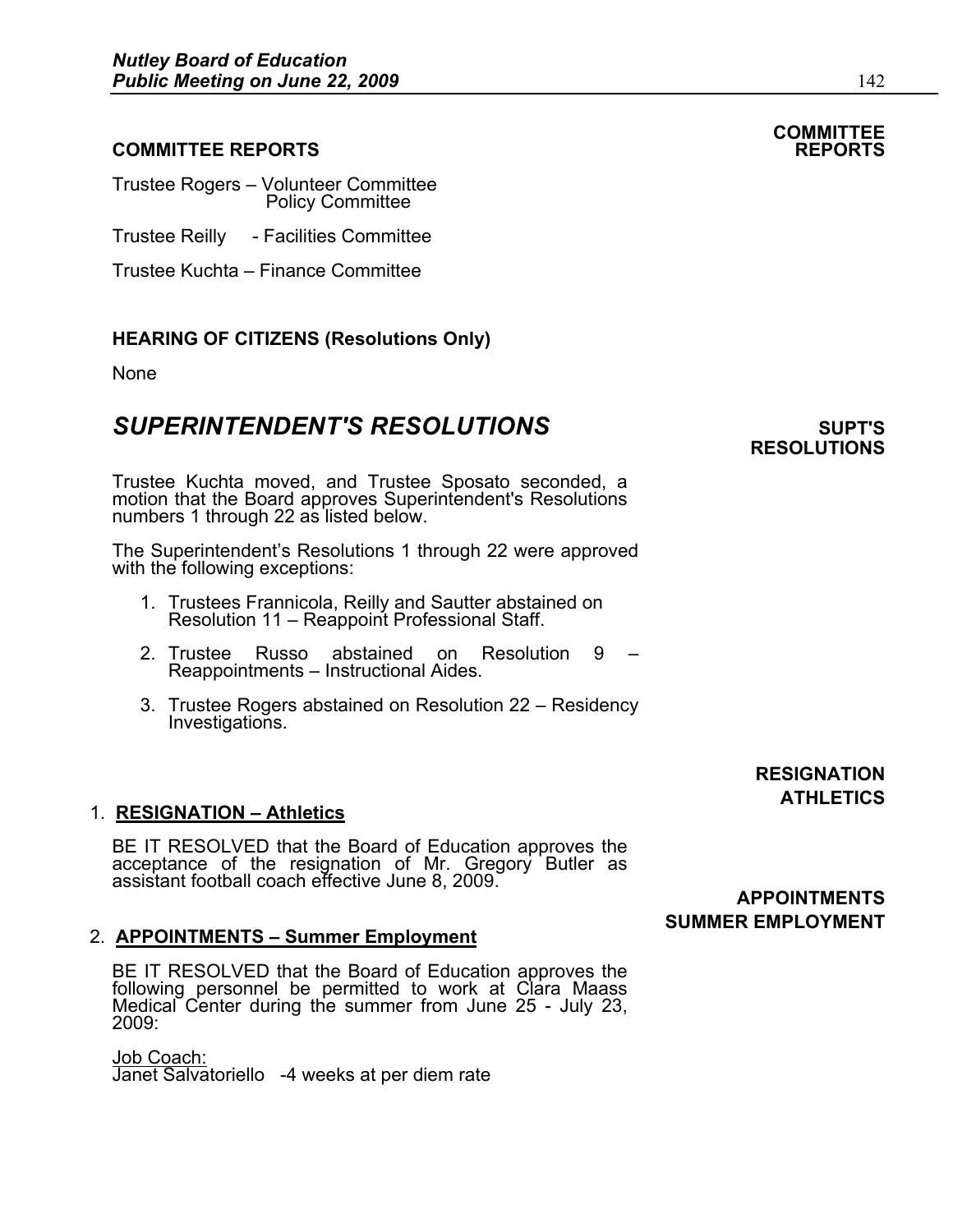## **APPOINTMENTS SUMMER SPECIAL ED**

#### 3. **APPOINTMENTS – Summer Special Education Program 20 days**

BE IT RESOLVED that the Board of Education approves the appointments of the following personnel for the 2009 Summer Special Education Program for 20 days:

| Lauren Alfaro   | Teacher          | \$2.100        |                     |
|-----------------|------------------|----------------|---------------------|
| Roberta Duxbury | Paraprofessional | 15.07-per hour |                     |
|                 |                  |                | <b>APPOINTMENTS</b> |

#### 4. **APPOINTMENTS – Summer Employment – Educational Technology Staff**

BE IT RESOLVED that the Board of Education approves the appointments of the following Educational Technology Staff to work during the summer of 2009:

Christina Osieja-Technology Specialist -10 days-per diem rate John Schwarz -Technology Specialist -20 days-per diem rate Gina Russell -Secretary -5 days-per diem rate

5. **APPOINTMENTS – Video Taping** BE IT RESOLVED that the Board of Education approves the following student appointments for the taping of the Board Meetings for the 2008-09 and 2009-2010 school year at a salary rate of \$7.50 per hour:

Steven Gerechoff Angelo Lambroschino Jeffery DeSimone Brielle Sargent<br>Erika Regalado

# **SUMMER TECH STAFF**

**APPOINTMENTS VIDEO TAPING** 

Erika Regalado **APPOINTMENTS SUMMER CUSTODIAL** 

### 6. **APPOINTMENTS – Summer Custodial Employment**

BE IT RESOLVED that the Board of Education approves the following personnel to be employed as summer custodial and grounds employees for the summer of 2009: Ì

|                                              | <b>Step</b>        | <b>Hourly Rate</b> |
|----------------------------------------------|--------------------|--------------------|
| Nicholas Gould                               | 1                  | \$7.50             |
| Craig Lewis<br>Robert Woll                   | $\bar{2}$          | \$8.00<br>38.OO    |
| <b>Michael Robinson</b><br><b>Gary Lewis</b> | 2<br>$\mathcal{P}$ | \$8.00<br>\$8.00   |
| Dan Del Tufo                                 |                    | 68 NO              |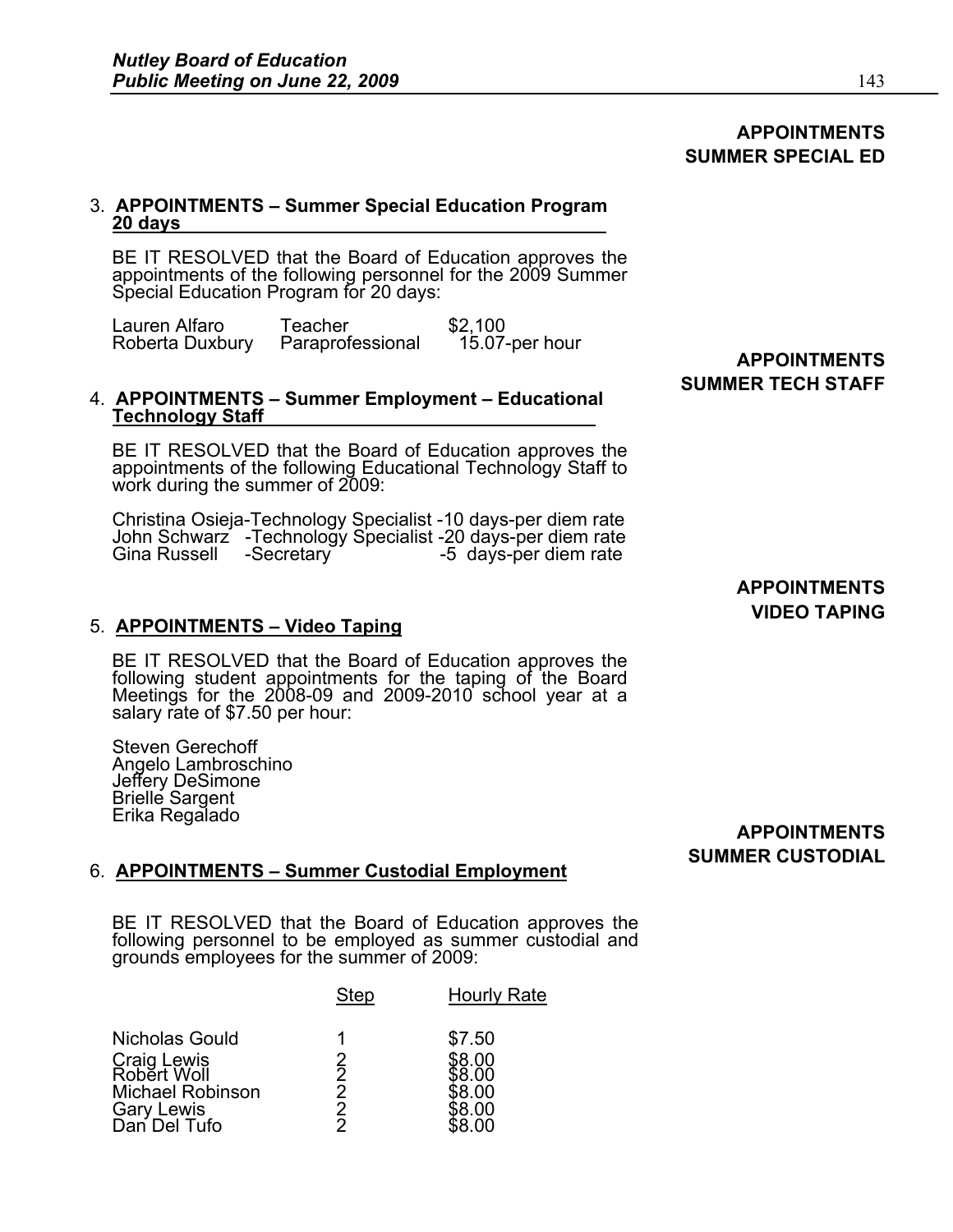| <b>Matthew Duhm</b>    |                            | \$8.00 |
|------------------------|----------------------------|--------|
| Henry Meola            |                            | \$8.00 |
| Robert Lubertazzi      |                            | \$8.00 |
| Greg Serenda           |                            | \$7.50 |
| Stephen Lotito         |                            | \$8.00 |
| Scott Kilianski        |                            | \$8.00 |
| Jonathan Savoia        |                            | \$7.50 |
| Ryan Castro            |                            | \$8.00 |
| <b>Brandon Castro</b>  |                            | \$7.50 |
| Mario Walker           |                            | \$7.50 |
| Nicholas Lotito        |                            | \$7.50 |
| <b>Frank Fochesato</b> |                            | \$8.00 |
| <b>Robert Tarquini</b> |                            | \$8.00 |
| Mike Rieker            |                            | \$7.50 |
| <b>Matt Calleo</b>     |                            | \$8.00 |
| Joe Cioffi             |                            | \$8.00 |
| Dave Nakashan          |                            | \$7.50 |
| <b>Mark Gualteire</b>  |                            | \$7.50 |
| Alan Genitempo         |                            | \$8.00 |
| Anthony Genitempo      |                            | \$7.50 |
| Anthony Alessio        |                            | \$7.50 |
| Michael Ferinde        |                            | \$7.50 |
| Doug Weidman           |                            | \$8.00 |
| Joseph Vinci           |                            | \$7.50 |
| Shane Byrnes           | 22212212111221221121112122 | \$8.00 |
| Kevin Byrnes           |                            | \$8.00 |

#### **REAPPOINT ADMINISTRTATIVE B & SUPERVISORY**

#### 7. **REAPPOINTMENTS – Administrative and Supervisory Personnel**

BE IT RESOLVED that the Board of Education approves the reappointment of the administrative and supervisory personnel listed on the attached Schedule B for the 2009-10 school year on the salary guide at the classification, step and annual salary as indicated in accordance with the 2009-10 Principals and Supervisors Salary Guide. **REAPPOINT NON-TENURE C** 

# **TEACHERS**

## 8. **REAPPOINTMENTS – Non-Tenured Teachers**

BE IT RESOLVED that the Board of Education approves the reappointment of the non-tenured teachers listed on the attached Schedule C for the 2009-2010 school year at the classification and step of the 2008-09 Teachers' Salary Guide Upon conclusion of salary negotiations the classification and step will be adjusted in accordance with the 2009-2010 Teachers' Salary Guide.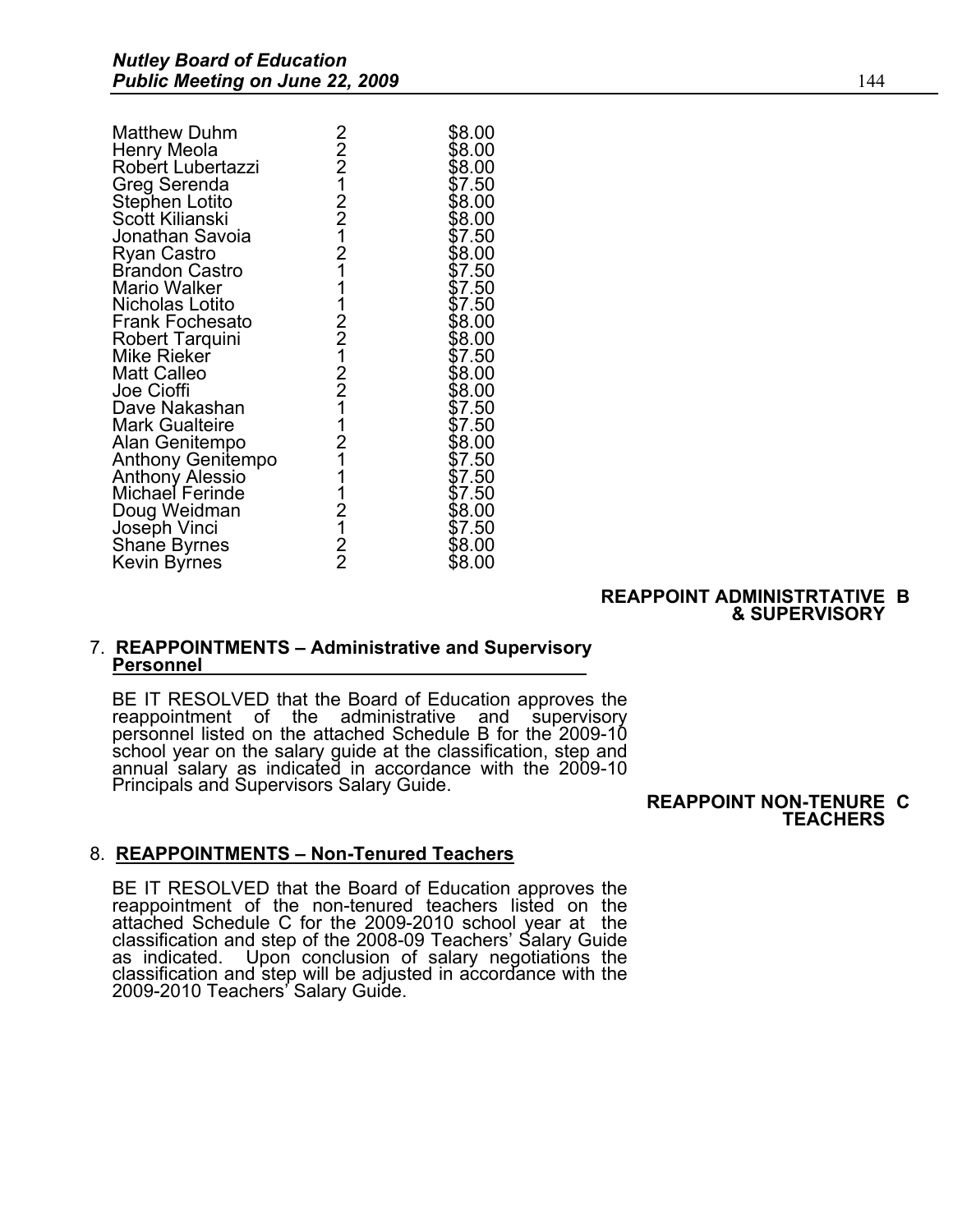# 9. **REAPPOINTMENTS – Instructional Aides**

BE IT RESOLVED that the Board of Education approves the reappointment of the Instructional Aides listed on the attached Schedule D for the 2009-2010 school year at the classification and step of the 2008-09 Secretarial Salary Guide as indicated. Upon conclusion of salary negotiations the classification and step will be adjusted in accordance with the 2009-2010<br>Secretarial Salary Guide.

## 10. **REAPPOINTMENTS – Secretarial/Clerical Personnel**

BE IT RESOLVED that the Board of Education approves the reappointment of the Secretarial/Clerical Personnel listed on the attached Schedule E for the 2009-2010 school year at the classification and step of the 2008-09 Secretarial Salary Guide as indicated. Upon conclusion of salary negotiations the classification and step will be adjusted in accordance with the 2009-2010 Secretarial Salary Guide. **REAPPOINT PROFESSIONAL F** 

### 11. **REAPPOINTMENTS – Professional Staff**

BE IT RESOLVED that the Board of Education approves the reappointment of the Professional Staff listed on the attached Schedule F for the 2009-2010 school year at the classification and step of the 2008-09 Teachers' Salary Guide as indicated. Upon conclusion of salary negotiations the classification and step will be adjusted in accordance with the 2009-2010<br>Teachers' Salary Guide.

## 12. **REAPPOINTMENTS – Buildings & Grounds Personnel**

BE IT RESOLVED that the Board of Education approves the reappointment of the buildings & grounds personnel listed on the attached Schedule E for the 2009-2010 school year in accordance with the 2007-10 Buildings and Grounds Salary Guide.

### 13. **REAPPOINTMENTS – Transportation Personnel**

BE IT RESOLVED that the Board of Education approves the reappointment of the transportation personnel listed on the attached Schedule I for the 2009-2010 school year in accordance with the 2009-2010 Pupil Transportation Salary Guide.

**REAPPOINT BUILDINGS** 

**STAFF** 

**& GROUNDS E** 

#### **REAPPOINT TRANSPORTATION I**

#### **REAPPOINT SECRETARIAL/ E CLERICAL**

#### **REAPPOINT INSTRUCTIONAL D AIDES**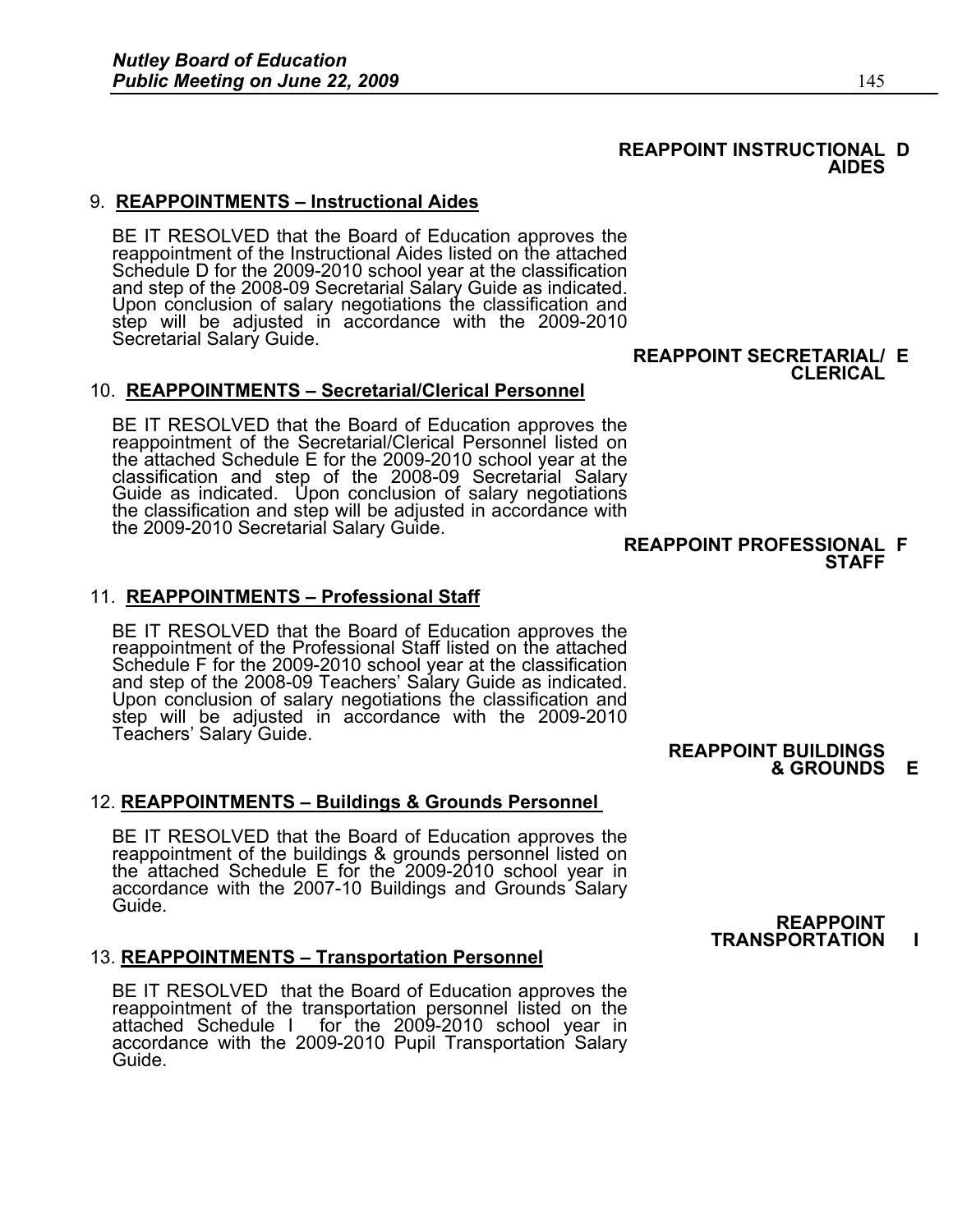# 14. **REAPPOINTMENTS – Cafeteria Personnel**

BE IT RESOLVED that the Board of Education approves the reappointment of the cafeteria personnel listed on the attached Schedule J for the 2009-2010 school year in accordance with the 2009-2010 Cafeteria Salary Guide. **REAPPOINT F** 

# 15. **REAPPOINTMENTS - District-Wide Personnel**

BE IT RESOLVED that the Board of Education approves the reappointments of the district-wide personnel for the school year 2009-2010 listed on Schedule F.

# 16. **REAPPOINTMENTS – ADMINISTRATIVE ASSISTANTS & EXECUTIVE SECRETARY**

BE IT RESOLVED that the Board of Education approves the reappointments of the administrative assistants and executive secretary for the school year 2009-2010 listed on Schedule G. **APPROVE** 

# 17. **APPROVAL OF BUILDINGS & GROUNDS SUBSTITUTES**

BE IT RESOLVED that the Board of Education approves the following buildings and grounds substitutes for the 2009-2010 school year:

Dean Bozza David Brulato Philip DiMaria Frank Gaccione Daniel Meola Michael Rempusheski Robert Shuster Joseph Waldhart Charles Woodkotch

# 18. **APPROVAL OF CAFETERIA SUBSTITUTES**

BE IT RESOLVED that the Board of Education approves the following cafeteria substitutes for the 2009-2010 school year:

Dolores Bergamini Jenny Esposito Ellen Fucetola Carmen Maria Geoffroy Anna Kowalski Jennie Stevens

# **REAPPOINT CAFETERIA J**

# **DISTRICT-WIDE**

## **REAPPOINT ASSISTANTS G & EXECUTIVE SECRETARY**

# **B&G SUBS**

#### **APPROVE CAFETERIA SUBS**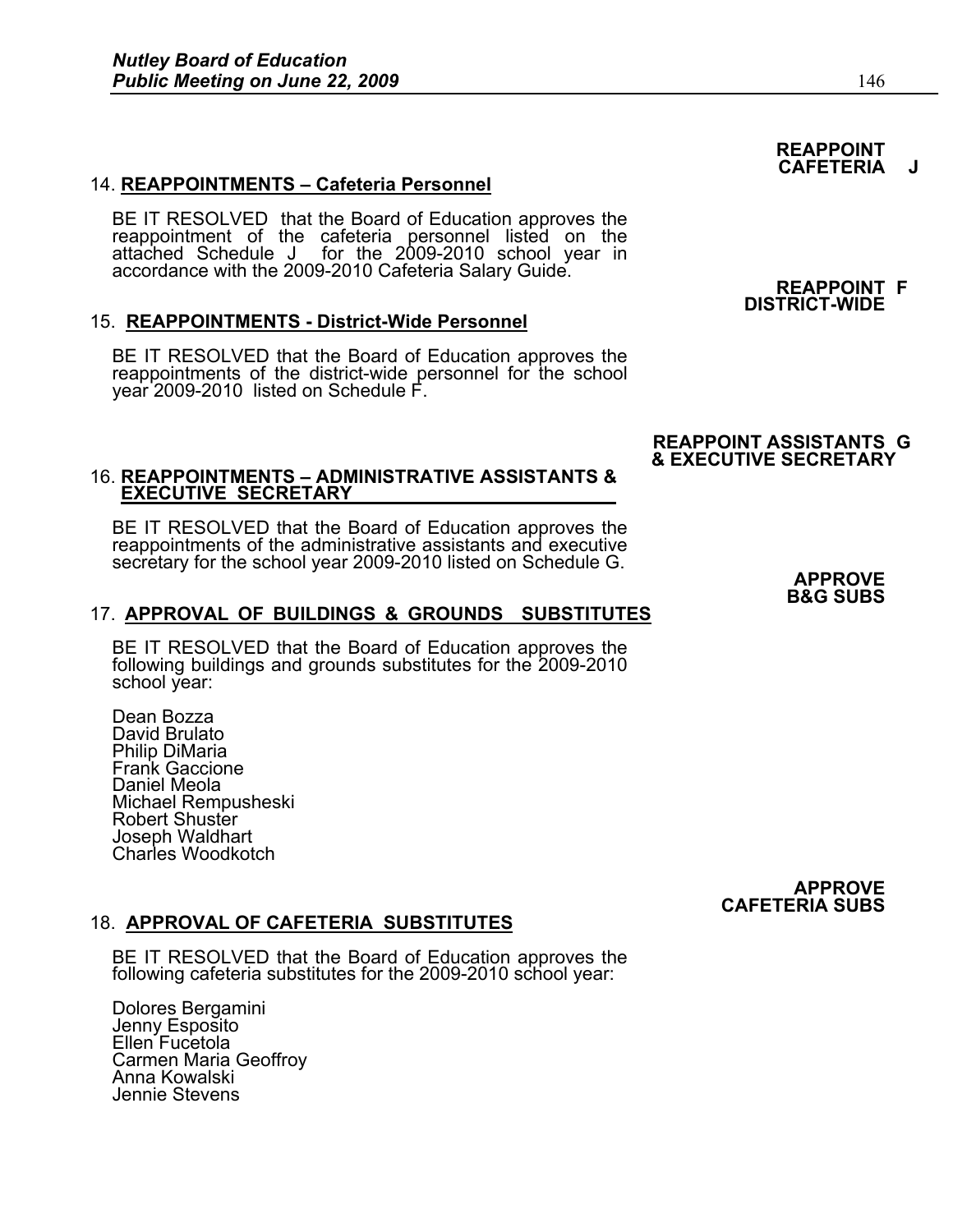#### 19. **EXTRA COMPENSATION**

BE IT RESOLVED that the Board of Education approves the following personnel be paid extra compensation in the amounts indicated for services rendered:

#### **PAYMENT FOR HEALTH DYNAMICS CLASSES – Month of May and June, 2009**

Rose Cioffi 5500.00

#### **PAYMENT FOR CONDUCTING THE ACADEMY OF FINE AND PERFORMING ARTS CLASSES – March to June, 2009**

Theresa Lappostato \$402.84

#### **PAYMENT FOR FILMING BOE MEETINGS – April 20, May 7 and May 18, 2009**

| <b>Steve Gerechoff</b><br>Angelo Lambroschino | £. | 15.00<br>30.00 |
|-----------------------------------------------|----|----------------|
| Mark Parisi                                   |    | 45.00          |
| Maria Perez                                   |    | 30.00          |

#### **PAYMENT FOR MENTORING NOVICE TEACHERS – for the 2008-09 school year**

Deanna Fredricks \$550.00

#### **PAYMENT FOR P.T.O. EXTRA EVENING HOURS – 2008-09 school year**

| Kathleen Bimbi    | \$138.56 |
|-------------------|----------|
| Dennis McPartland | 233.82   |
| Baron Raymonde    | 294.44   |

#### **PAYMENT FOR SUPERINTENDENT'S ADVISORY COUNCIL – Meetings during the 2008-09 school year and developing Priorities Report for 2009-10**

| Joanne Crupi                | \$193.20 |
|-----------------------------|----------|
| <b>Lillian DeFilippis</b>   | 193.20   |
| Loretta Douglas             | 193.20   |
| <b>Heather Drexler</b>      | 96.60    |
| Tracy Egan<br>Jill Freedman | 386.40   |
|                             | 418.60   |
| Margaret Fuccello           | 193.20   |
| Patricia Griffin            | 418.60   |
| Suzanne Hagert              | 418.60   |
| <b>Sheryl Holly</b>         | 193.20   |
| Hannah Hungler              | 96.60    |
| Phillip Siculietano         | 354.20   |
| Michele Syme                | 193.20   |

#### **EXTRA COMP**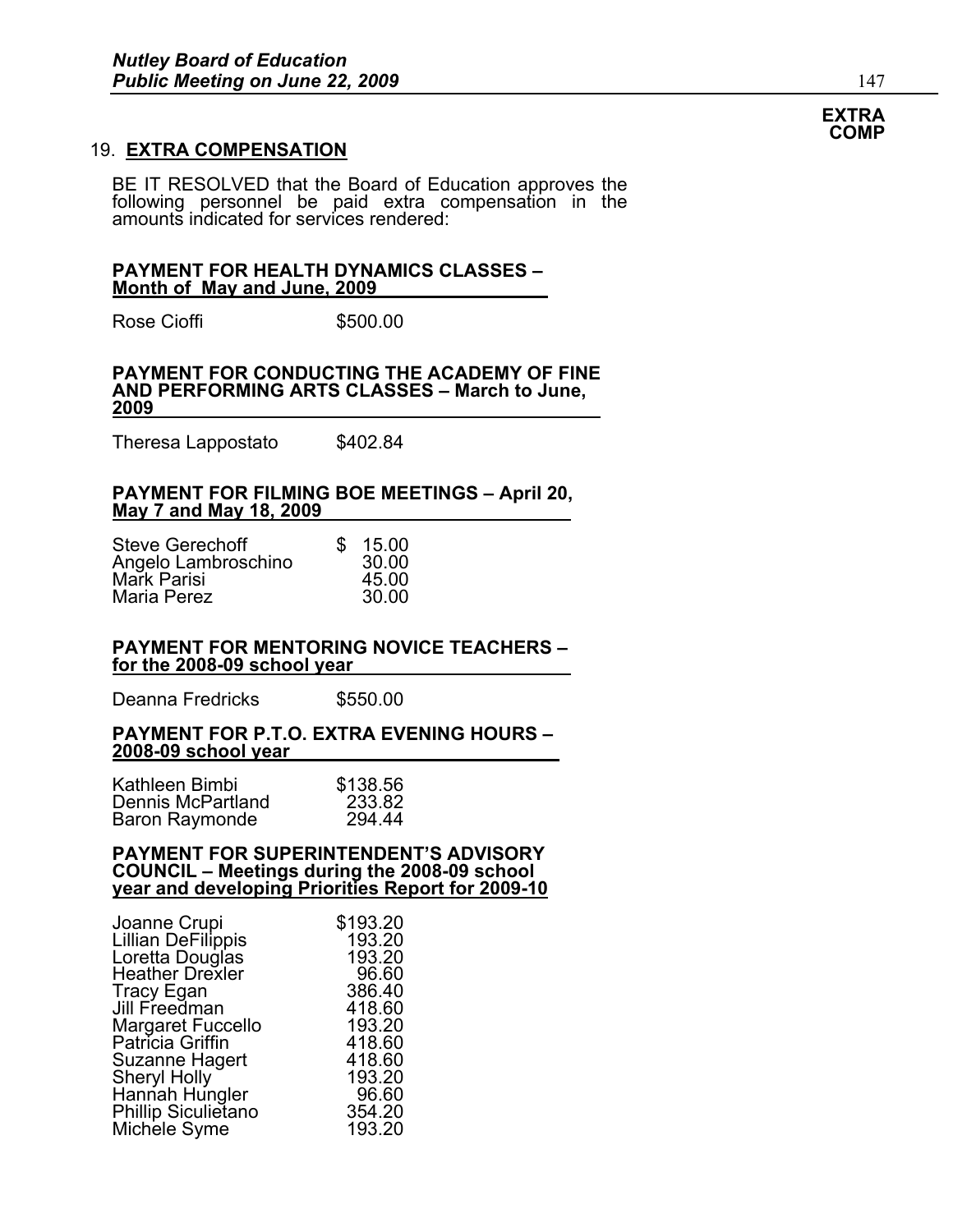#### **CENTRAL DETENTION COVERAGE – Month of May, 2009**

#### **High School**

| <b>Vance Campbell</b> | \$18.77 |
|-----------------------|---------|
| Joseph Cimo           | 281.55  |
| John Falduti          | 93.85   |
| John Gulardo          | 56.31   |
| Denise Mazza          | 300.32  |
| Sandra Stark-Houck    | 93.85   |
| Lisa Vallo            | 225.24  |

#### **JHW Middle School**

| Joseph Cappello<br>Melissa Echevarria | \$56.31 |
|---------------------------------------|---------|
|                                       | 56.31   |
| <b>Tracy Egan</b>                     | 150.16  |
| Deanna Fredricks                      | 18.77   |
| Jenny Lombardo                        | 75.08   |

#### **SATURDAY MORNING SUSPENSIONS – Month of May, 2009**

#### **JHW Middle School**

|                                     | \$78.45 |
|-------------------------------------|---------|
| Joseph Cappello<br>Marcellino Marra | 235.35  |

#### **TRANSFER OF PERSONNEL**

### 20. **TRANSFER OF PERSONNEL**

BE IT RESOLVED that the Board of Education approves, upon the recommendation of the Superintendent of Schools the following transfer:

| <b>NAME</b> |  |  | <b>FROM</b> | TO  |
|-------------|--|--|-------------|-----|
|             |  |  | .           | - - |

Courtney Jousett **Radcliffe** Yantacaw

**SPECIAL CLASS PLACEMENT**

### 21. **SPECIAL CLASS PLACEMENT – Educationally Disabled Student**

BE IT RESOLVED that the Board of Education authorizes the attendance of a student in out-of-district special education classes for the 2008-09 school year as follows: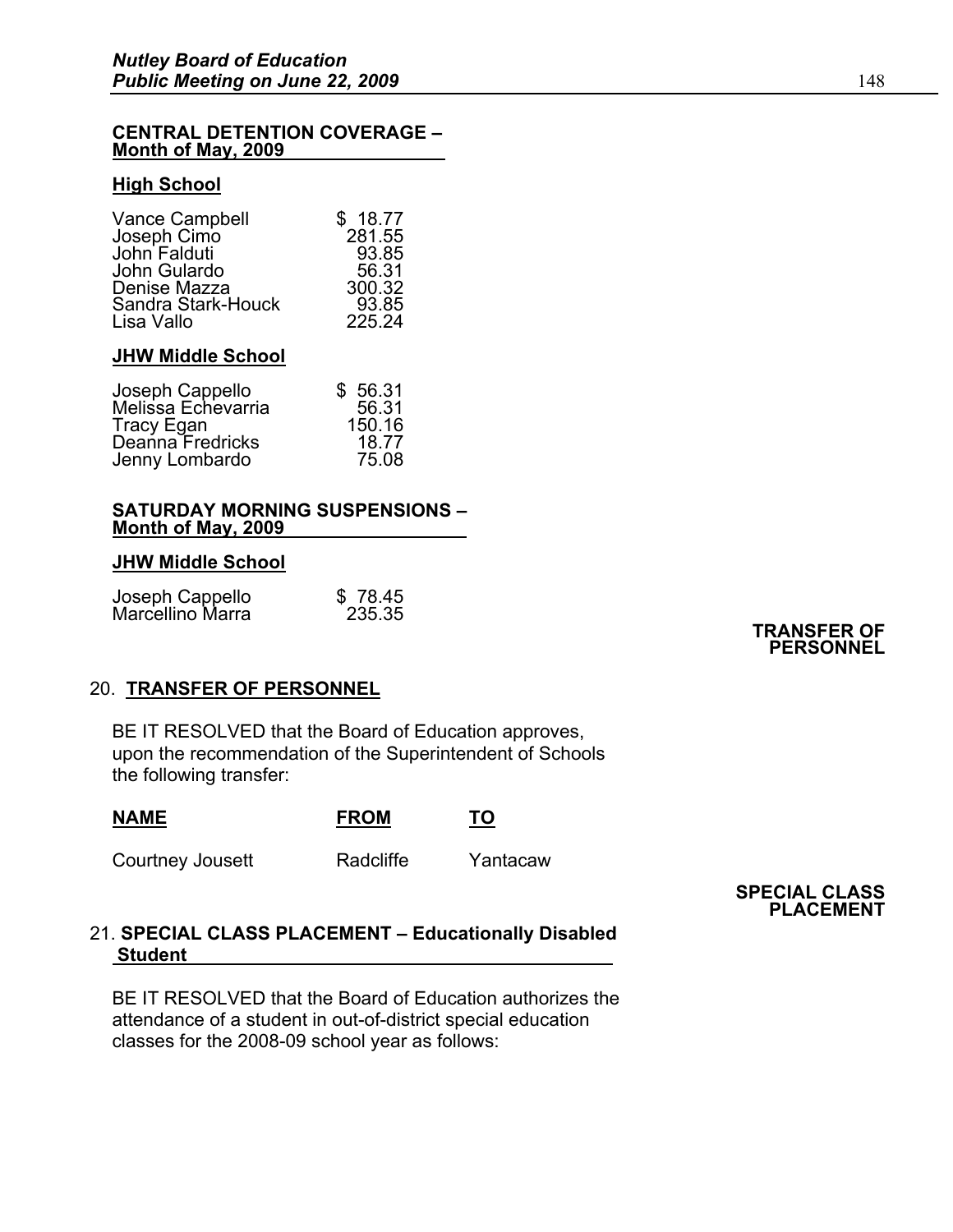| School                              | No. of | Students Classification Date | Fff | Tuition         |
|-------------------------------------|--------|------------------------------|-----|-----------------|
| <b>Strang School</b><br>Alloway, NJ | 1      | ED.                          |     | 6/9/09 \$729.04 |

## 22. **RESIDENCY INVESTIGATIONS**

BE IT RESOLVED that the Board of Education approves the hiring of Kenneth Neri, Nicholas Ugliarolo and Thomas Strumolo to do residency investigations at a cost of \$25.00/hr. not to exceed a total of \$2,000.

## 23. **ALLOCATION OF SALARIES – FEDERALLY FUNDED PROGRAMS**

Trustee Sposato moved, and Trustee Kuchta seconded, the following resolution. Upon being put to a roll call vote the resolution was approved.

BE IT RESOLVED that the personnel listed below, previously appointed to the respective positions, be paid salaries in full or in part from funds of the Federal programs noted:

|              |                |                 | <b>GRANT</b>  | <b>ANNUAL</b> | <b>PROGRAM</b> |
|--------------|----------------|-----------------|---------------|---------------|----------------|
| <b>GRANT</b> | <b>NAME</b>    | <b>POSITION</b> | <b>SALARY</b> | <b>SALARY</b> | <b>PERCENT</b> |
|              |                |                 |               |               |                |
| Title I      | D. Contreras   | Teacher         | 38,940        | 59,000        | 66%            |
|              | C. Lynch       | Teacher         | 37,554        | 56,900        | 66%            |
|              | G. Masino      | Teacher         | 40,260        | 61,000        | 66%            |
|              | D. Cleary      | Teacher         | 47,576        | 86,502        | 55%            |
|              | P. Siculietano | Stipend         | 2,000         | 2,000         | 100%           |
|              | M. Kearney     | Stipend         | 2,000         | 2,000         | 100%           |
|              |                | <b>TOTAL</b>    | 168,330       |               |                |
|              |                |                 |               |               |                |
| Title II A   | E. Lenek       | Teacher         | 26,000        | 52,000        | 50%            |
|              | V. Martin      | Teacher         | 39,700        | 79,400        | 50%            |
|              | D. Contreras   | Teacher         | 1,081         | 1,081         | 100%           |
|              | L. Rubinstein  | Teacher         | 1,081         | 1,081         | 100%           |

#### **RESIDENCY INVESTIGATIONS**

**ALLOCATION OF** 

**SALARIES**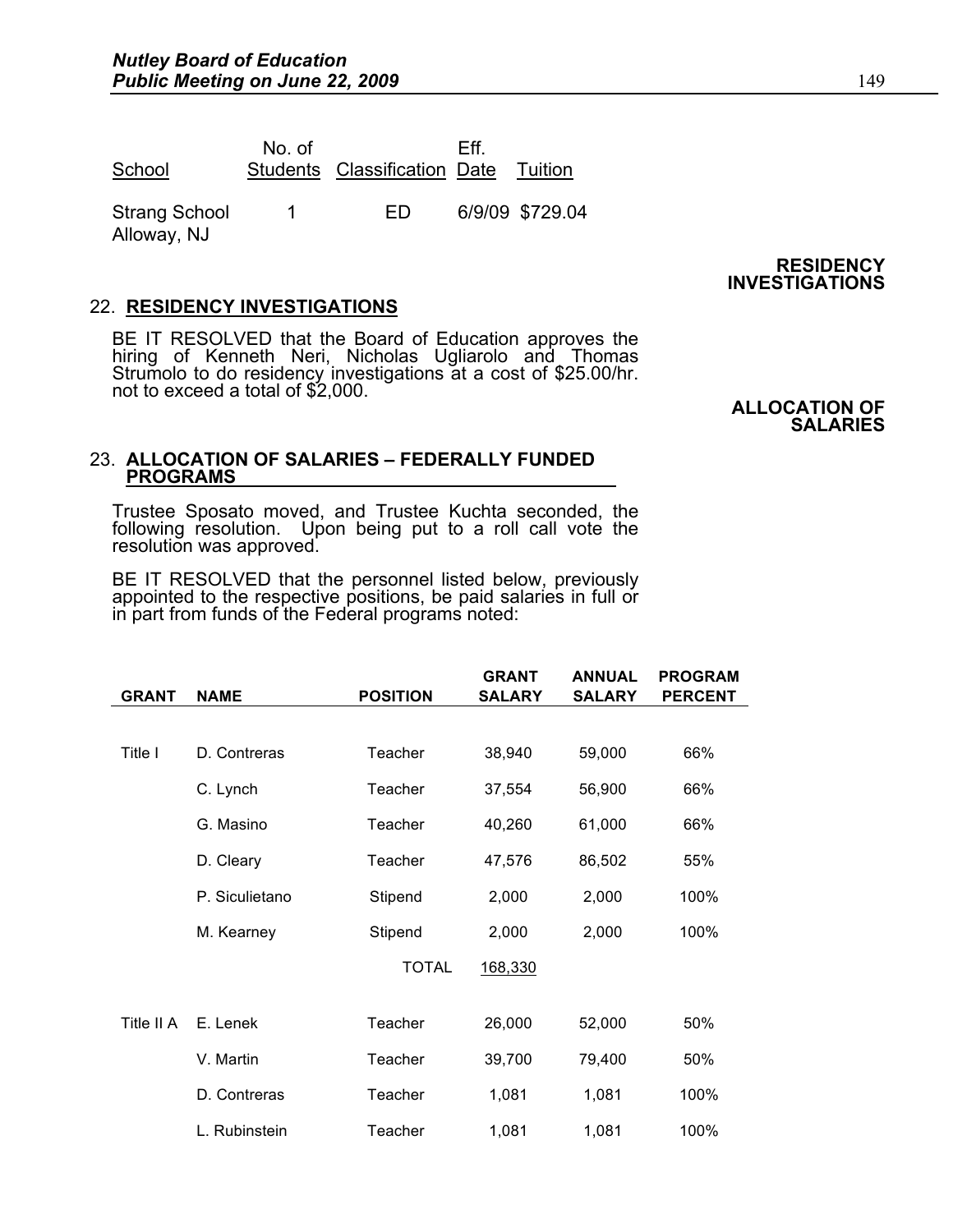|           | C. Cullari     | Teacher      | 1,081  | 1,081  | 100% |
|-----------|----------------|--------------|--------|--------|------|
|           | C. Jousset     | Teacher      | 1,081  | 1,081  | 100% |
|           | D. Holland     | Teacher      | 1,081  | 1,081  | 100% |
|           | S. Holly       | Teacher      | 1,081  | 1,081  | 100% |
|           | C. Osieja      | Teacher      | 1,081  | 1,081  | 100% |
|           | K. Smyth       | Teacher      | 1,081  | 1,081  | 100% |
|           |                |              |        |        |      |
|           |                |              |        |        |      |
|           | M. McKenzie    | Teacher      | 1,081  | 1,081  | 100% |
|           | R. Olivo       | Teacher      | 1,081  | 1,081  | 100% |
|           |                | <b>TOTAL</b> | 76,510 |        |      |
|           |                |              |        |        |      |
|           |                |              |        |        |      |
| Title III | J. Frost-Guzzo | Teacher      | 7,420  | 53,000 | 14%  |
|           | C. Violante    | Stipend      | 2,000  | 2,000  | 100% |
|           |                | <b>TOTAL</b> | 9,420  |        |      |
| Title IV  | N. Ferrara     | Stipend      | 1,000  | 1,000  | 100% |
|           |                |              |        |        |      |

GRAND TOTAL 255,260

## **RESCIND APPOINTMENT**

# 24. **RESCIND APPOINTMENT – Transfer of Personnel**

Trustee Kuchta moved, and Trustee Sposato seconded, the following resolution. Upon being put to a roll call vote the resolution was approved.

BE IT RESOLVED that the Board of Education approves the rescinding of the resolution approved at the June 8, 2009 Board Meeting transferring Geralyn Ryan from Yantacaw School to Washington school for the 2009/2010 school year.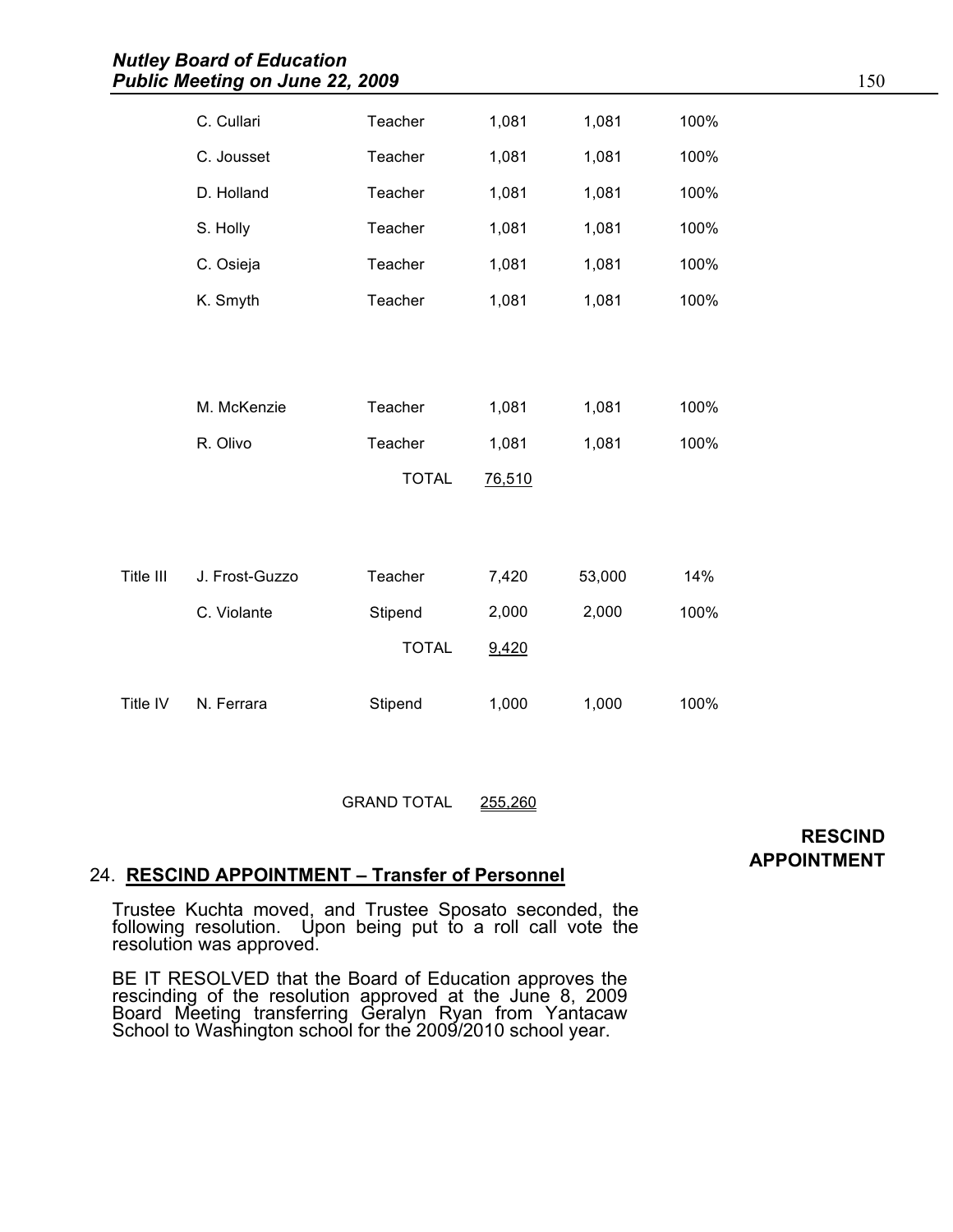#### **TESTIMONIALS**

#### 25. **TESTIMONIAL – Administrative Assistant Mrs. Joyce Marando**

Trustee Rogers moved, and Trustee Frannicola seconded, the following resolution. Upon being put to a roll call vote the resolution was approved.

WHEREAS, Mrs. Joyce Marando has tendered her resignation as Administrative Assistant to the Assistant Superintendent, effective July 1, 2009 and has signified her intention of retiring from active service, and

WHEREAS, Mrs. Marando has worked as part-time school aide, secretary to director of computer operations, executive secretary to secretary/business administrator and administrative assistant to the assistant superintendent in the Nutley Public Schools for a period of twenty-six years, and

WHEREAS, through the years Mrs. Marando has exemplified the finest qualities of the secretarial profession at all times.

NOW, THEREFORE, BE IT RESOLVED, That the Board of Education expresses to Mrs. Marando its deep appreciation of her long and faithful service and extends to her its best wishes for continued health and happiness, and

BE IT FURTHER RESOLVED, That this resolution be made a part of the minutes of this meeting and a copy presented to Mrs. Marando.

### 26. **TESTIMONIAL – Teacher Mrs. Marietta O'Brien**

Trustee Sautter moved, and Trustee Frannicola seconded, the following resolution. Upon being put to a roll call vote the resolution was approved.

WHEREAS, Mrs. Marietta O'Brien has tendered her resignation as elementary teacher, effective July 1, 2009 and has signified her intention of retiring from active service, and

WHEREAS, Mrs. O'Brien has taught in the Nutley Public Schools for a period of twenty-five years, and

WHEREAS, through the years Mrs. O'Brien has exemplified the finest qualities of the teaching profession at all times.

NOW, THEREFORE, BE IT RESOLVED, That the Board of Education expresses to Mrs. O'Brien its deep appreciation of her long and faithful service and extends to her its best wishes for continued health and happiness, and

BE IT FURTHER RESOLVED, That this resolution be made a part of the minutes of this meeting and a copy presented to Mrs. O'Brien.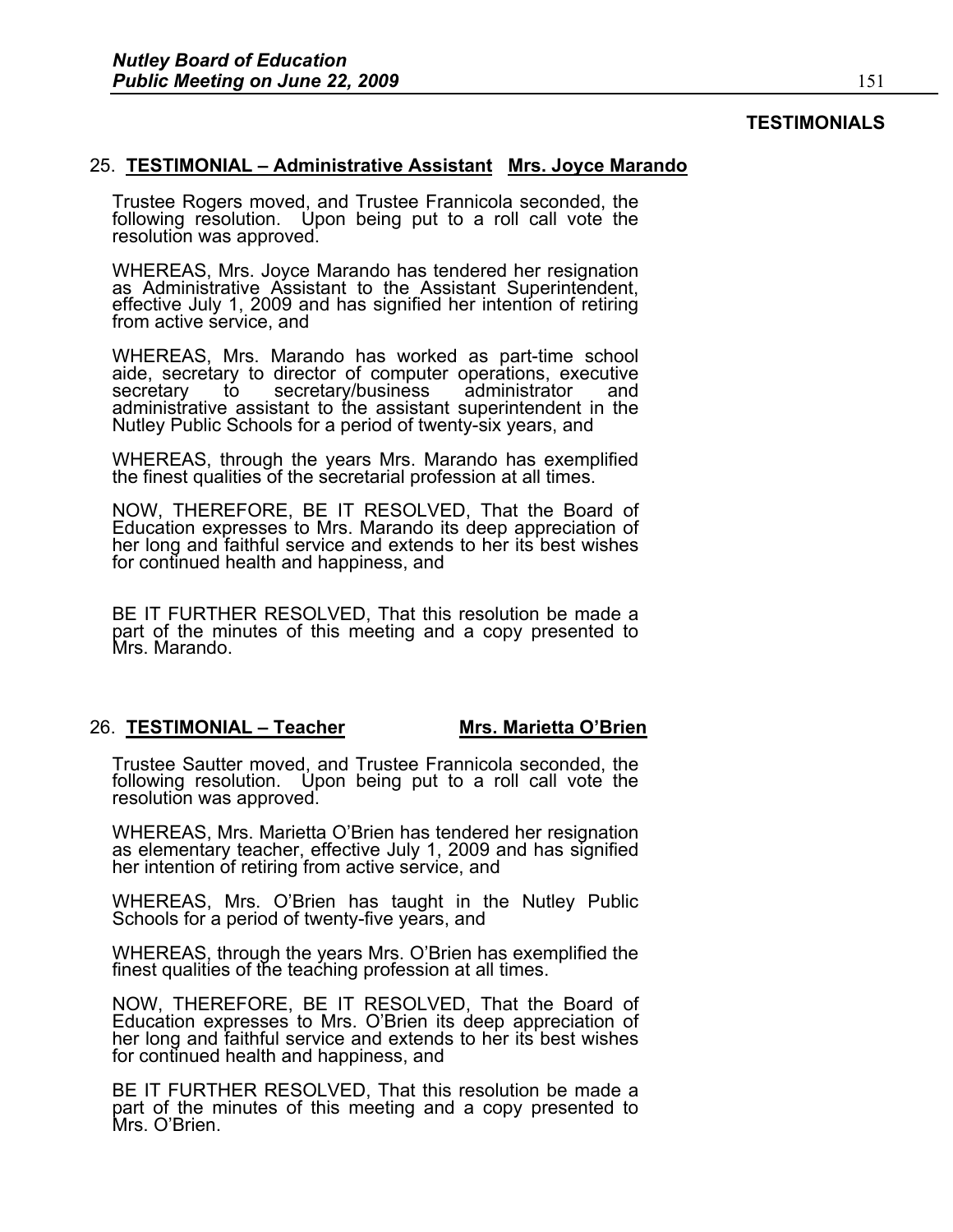### 27. **TESTIMONIAL – Teacher Mrs. Arlene Orenstein**

Trustee Frannicola moved, and Trustee Sautter seconded, the following resolution. Upon being put to a roll call vote the resolution was approved.

WHEREAS, Mrs. Arlene Orenstein has tendered her resignation as high school teacher, effective July 1, 2009 and has signified her intention of retiring from active service, and

WHEREAS, Mrs. Orenstein has taught in the Nutley Public Schools for a period of sixteen years, and

WHEREAS, through the years Mrs. Orenstein has exemplified the finest qualities of the teaching profession at all times.

NOW, THEREFORE, BE IT RESOLVED, That the Board of Education expresses to Mrs. Orenstein its deep appreciation of her long and faithful service and extends to her its best wishes for continued health and happiness, and

BE IT FURTHER RESOLVED, That this resolution be made a part of the minutes of this meeting and a copy presented to Mrs. Orenstein.

# *BOARD SECRETARY'S RESOLUTIONS* **RESOLUTIONS**

Trustee Reilly made a motion, Trustee Sposato seconded, to table Resolution 19 – Appointment of Engineer. Upon a roll call vote the motion was unanimously approved.

Trustee Russo moved, Trustee Rogers seconded, a motion that the Board approves the Board Secretary's Resolutions numbers 1 through 18 and 20 through 23 as listed below.

Upon a roll call vote Resolutions numbers 1 through 18 and 20 through 23 were approved with the following exception:

1. Trustee Russo abstained on Resolution 8 – Approval of Payment.

### 1. **SECRETARY & TREASURER'S REPORT REPORT B**

BE IT RESOLVED that the Board of Education approves the acknowledgement and acceptance of the reports of the Board Secretary (Appendix A) and Treasurer of School Monies (Appendix B) for the period of May 31, 2009.

**BOARD SECRETARY'S** 

**SECY. & TREAS.**<br>REPORT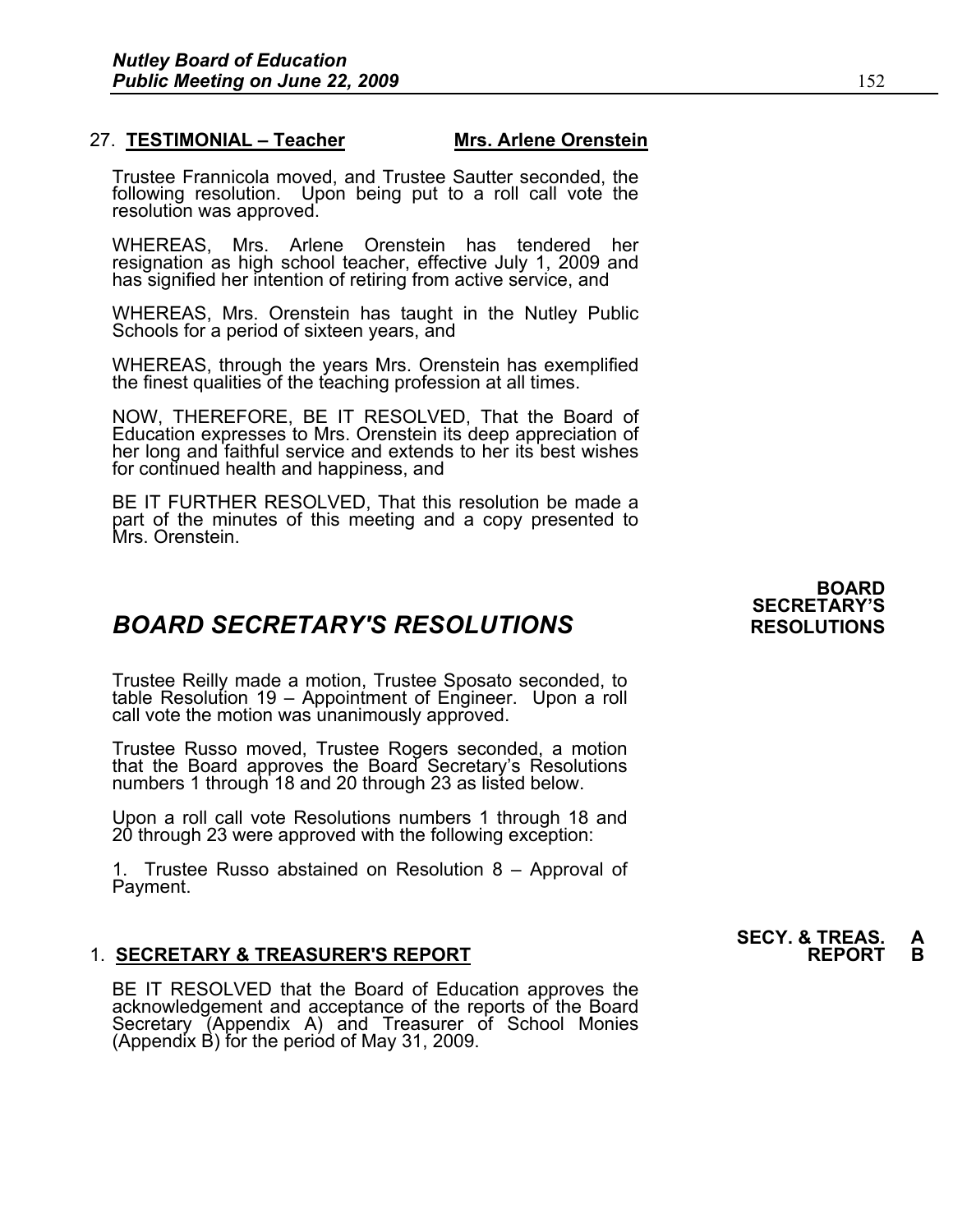### 2. **CERTIFICATION OF MAJOR ACCOUNT FUND STATUS**

BE IT RESOLVED that pursuant to NJAC 6A:23-2.11(c) 4, the Nutley Board of Education certifies that as of May 31, 2009, after review of the Secretary's monthly financial report (Appropriations section) and upon consultation with the appropriate district officials, to the best of its knowledge no major account or fund has been over-expended in violation of NJAC 6A:23-2.11(b) and that sufficient funds are available to meet the district's financial obligations for the remainder of the fiscal year. (Major funds are General Fund, Capital Projects and Debt Service.)

### 3. **BILLS AND MANDATORY PAYMENTS MANDATORY C**

BE IT RESOLVED that the Board of Education approves the payment of bills and mandatory payments dated June 22, 2009 in the total amount of \$5,425,229.75 (Appendix C).

# 4. **REQUESTS FOR USE OF SCHOOL BUILDINGS AND USE OF BUILDINGS D**

BE IT RESOLVED that the Board of Education approves the requests for the use of school buildings and grounds (Appendix D), that conform to the rules and regulations set by the Board of Education.

# 5. **TRANSFER SCHEDULE TRANSFER E SCHEDULE**

BE IT RESOLVED that the Board of Education approves, in compliance with NJAC 6A:23-2.11(c)3ii, and NJSA 18A:22-8-1, the transfers in the 2008-09 budget dated May 31, 2009 in the amount of \$ 144,391.92 as appended (Appendix E).

# 6. **APPROVAL OF TRAVEL LIST APPROVAL F TRAVEL LIST**

BE IT RESOLVED that the Board of Education approves the travel list and all expenses per (Appendix F).

## 7. **TRANSPORTATION CONTRACT**

BE IT RESOLVED, that the Nutley Board of Education approves a transportation contract Par #1 with a parent to provide transportation for one Special Education student from Nutley to Horizon School, Livingston, NJ effective July 1, 2009 through August 15, 2009 at a cost of \$41.50 per day.

Subject to approval of the County Superintendent of Schools.

**BILLS &** 

# **GROUNDS AND GROUNDS**

#### **TRANSPORTATION CONTRACT**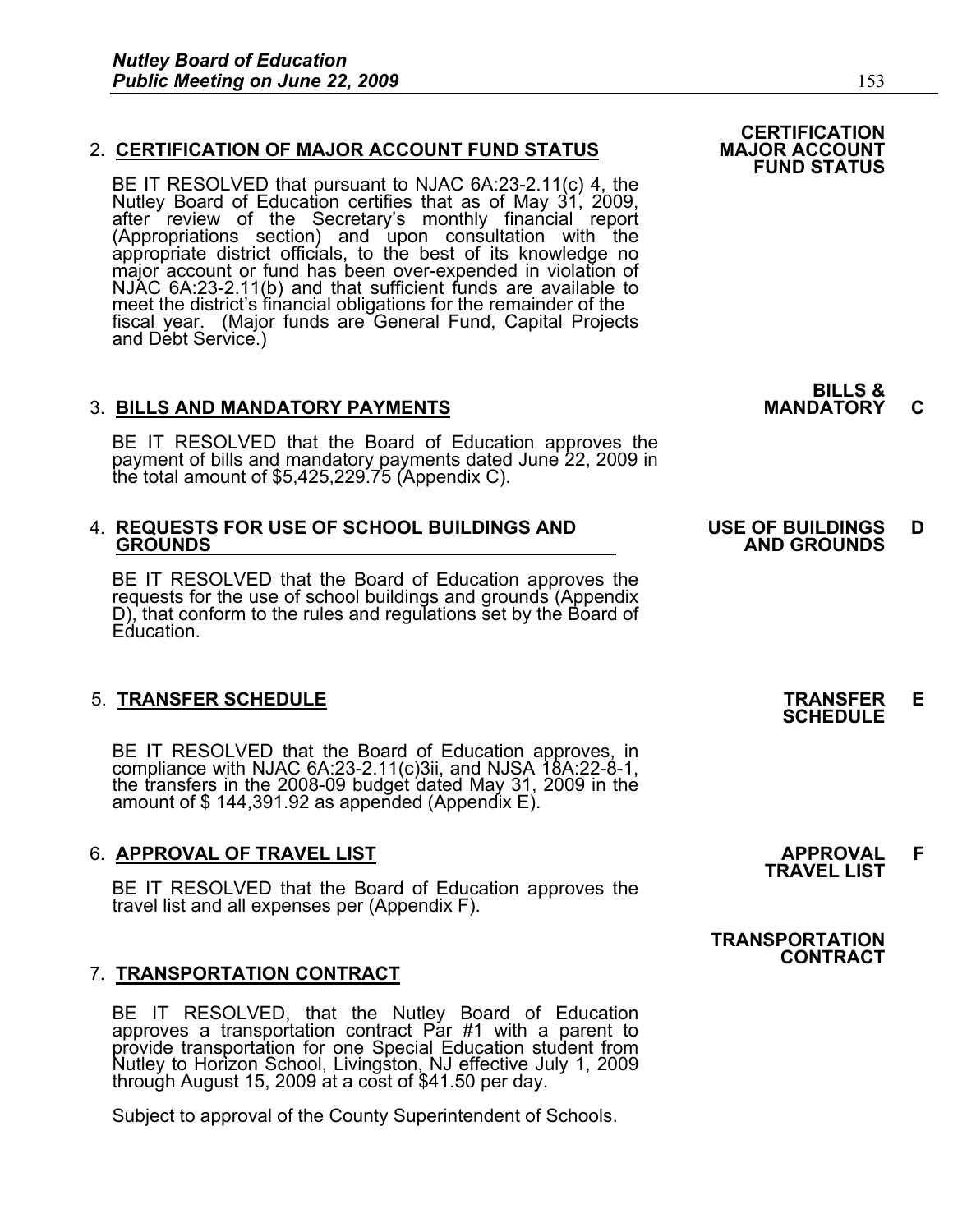#### **APPROVAL OF PAYMENT**

# 8. **APPROVAL OF PAYMENT**

BE IT RESOLVED that the Board of Education approves the payments to the following individuals in the amounts owed to them for opting out of their insurance coverage.

|                    |                             | <b>Amount Owed</b> |          |  |
|--------------------|-----------------------------|--------------------|----------|--|
| <b>Last Name</b>   | <b>First</b><br><b>Name</b> | 6/30 P/R           |          |  |
| Arifaj             | <b>Berat</b>                | \$                 | 1,300.00 |  |
| <b>Bania</b>       | Kent                        | \$                 | 1,300.00 |  |
| <b>Battaglia</b>   | Erin                        | \$                 | 1,300.00 |  |
| <b>Battaglio</b>   | Robert                      | \$                 | 866.67   |  |
| <b>Bolcato</b>     | Donna                       | \$                 | 1,300.00 |  |
| <b>Budinick</b>    | Sherri                      | \$                 | 1,300.00 |  |
| <b>Byrne</b>       | Maura                       | \$                 | 1,300.00 |  |
| Capalbo            | Lora                        | \$                 | 1,300.00 |  |
| Cappetta           | Alan                        | \$                 | 1,300.00 |  |
| DiVincenzo-Root    | Kim                         | \$                 | 1,300.00 |  |
| Duxbury            | Roberta                     | \$                 | 1,300.00 |  |
| Ferrara            | Natale                      | \$                 | 1,300.00 |  |
| Fochesato          | Frank                       | \$                 | 1,300.00 |  |
| <b>Frost Guzzo</b> | Jane                        | \$                 | 1,300.00 |  |
| Graham             | Jamie                       | \$                 | 1,300.00 |  |
| Guida              | Dyan                        | \$                 | 1,300.00 |  |
| Hauer              | Ashley                      | \$                 | 1,300.00 |  |
| Hill               | <b>Hillary</b>              | \$                 | 1,300.00 |  |
| Ippolito           | Doretta                     | \$                 | 1,300.00 |  |
| Lombardozzi        | Erin                        | \$                 | 1,300.00 |  |
| <b>McGarty</b>     | <b>Barbara</b>              | \$                 | 1,300.00 |  |
| Nastasi            | Carl                        | \$                 | 1,300.00 |  |
| Pontoriero         | Carmela                     | \$                 | 1,300.00 |  |
| <b>Rizzi</b>       | Michele                     | \$                 | 1,300.00 |  |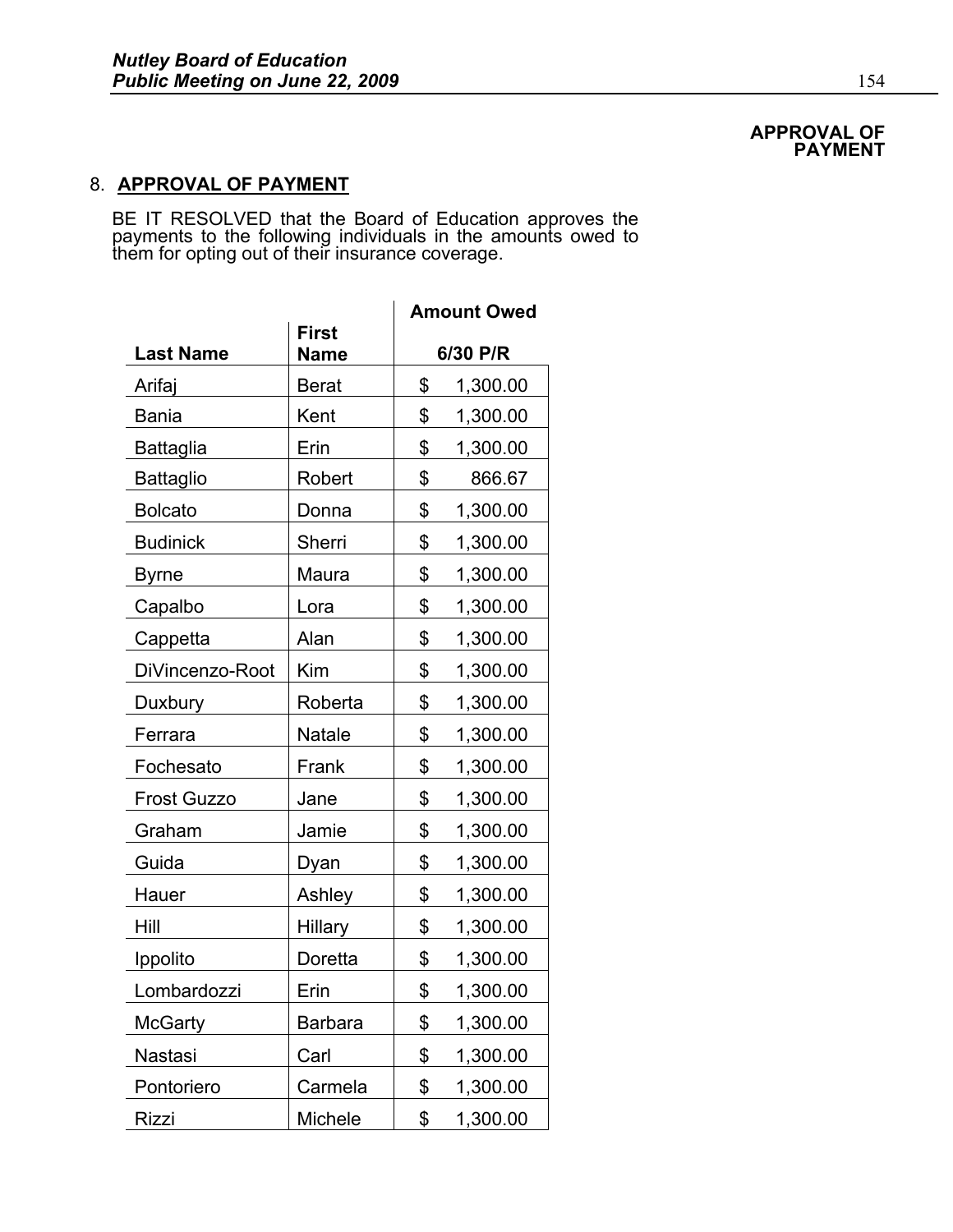| Santoriello     | Rosa         | \$ | 1,300.00  |
|-----------------|--------------|----|-----------|
| Shohen          | Lauren       | \$ | 1,300.00  |
| <b>Stoffers</b> | Michael      | S  | 1,300.00  |
| Vicidomini      | Layne        | S  | 1,300.00  |
| Zarra           | Donna        |    | 1,300.00  |
|                 | <b>TOTAL</b> |    | 37,266.72 |

**OUTSTANDING CHECKS** 

## 9. **OUTSTANDING CHECKS – SALARY ACCOUNT**

BE IT RESOLVED that the Board of Education approves the accounting procedure of putting the amount of the following checks into revenue.

| Check $#$        | Date:              | Name                                    | Amount         |
|------------------|--------------------|-----------------------------------------|----------------|
| 566693<br>569475 | 2/29/08<br>4/30/08 | Wanda Stavriotis-Kemp<br>Rosalie Alongi | 43.43<br>66.80 |
|                  |                    |                                         |                |

Total \$ 110.23

The checks have not been cashed in a reasonable amount of time. The employees were contacted for the reissuing of checks, without response, so the funds will be put back in our revenue account.

#### **ACCEPTANCE OF EXTRAORDIANARY AID**

# 10. **ACCEPTANCE AND APPROPRIATION OF EXTRAORDINARY AID FOR SPECIAL EDUCATION – 2007-2008 SCHOOL YEAR**

BE IT RESOLVED that the Board of Education accepts notice of Extraordinary Aid for special education for the 2007-2008 school year in the amount of \$142,583, and

BE IT FURTHER RESOLVED that this amount be appropriated in the 2008-2009 General Fund Expenditure Budget. **APPROVAL OF APPROVAL OF** 

**AGREEMENT**

## 11. **APPROVAL OF AGREEMENT**

BE IT RESOLVED that the Board of Education approves the agreement for Cooperative Purchasing Services by the Essex Regional Educational Services Commission for the 2009-2010 school year at a fee of \$9,700.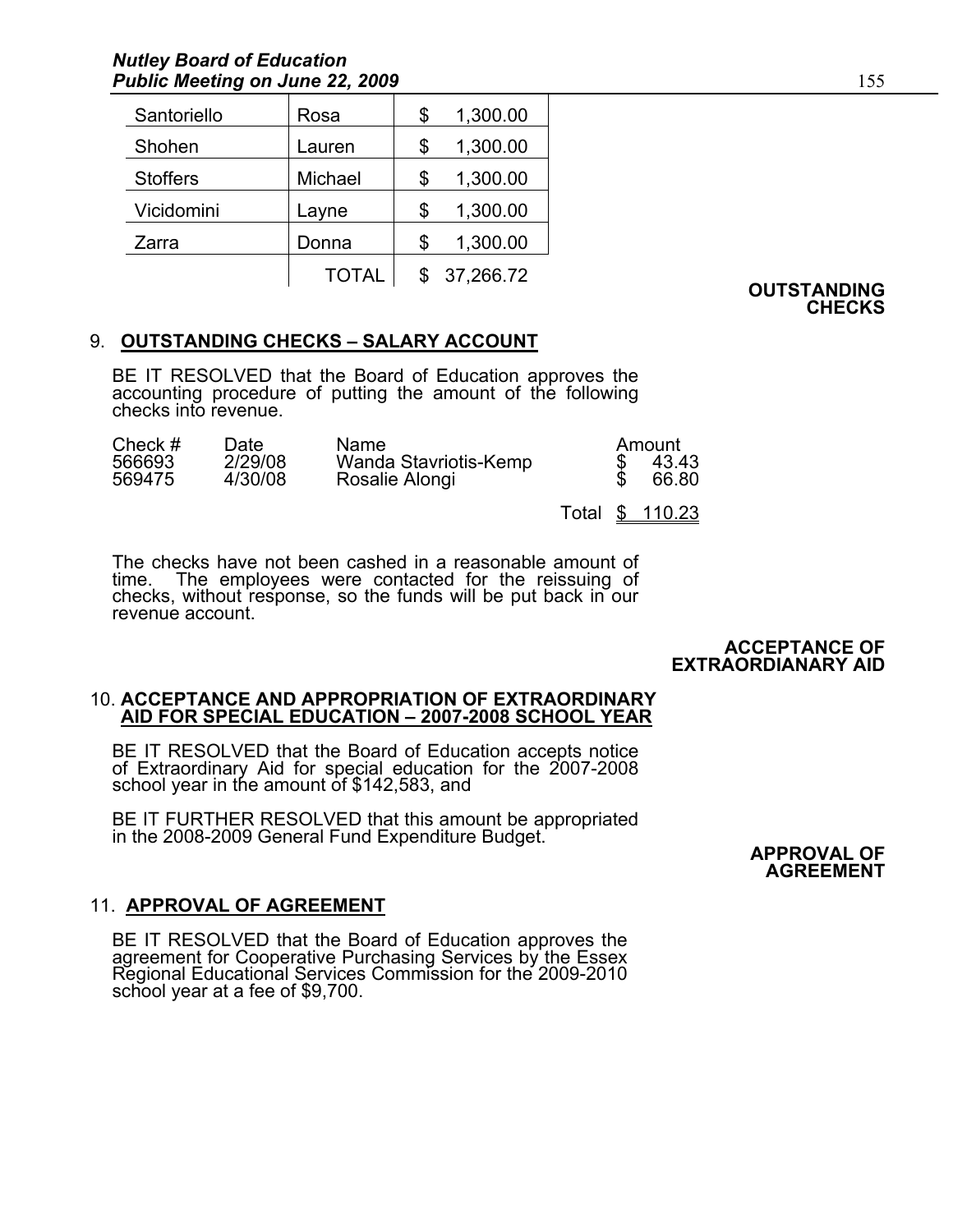#### **STUDENT ACCIDENT ATHLETIC INSURANCE**

#### 12. **STUDENT ACCIDENT AND ATHLETIC INSURANCE – School Year 2009-2010**

BE IT RESOLVED that the Board of Education approves Bollinger Co., Short Hills, NJ as the agent for offering voluntary student accident insurance for the 2009-2010 school year, and

BE IT FURTHER RESOLVED that athletic insurance for the 2009-2010 school year be secured from Bollinger Co. on a full excess plan at an annual cost of \$21,296.00.

**NJSIAA** 

#### 13. **NEW JERSEY STATE INTERSCHOLASTIC ATHLETIC ASSOCIATION**

BE IT RESOLVED that the Board of Education approves the continuation of its membership in the New Jersey State Interscholastic Athletic Association for the 2009-2010 school year. **RENEW** 

#### 14. **RENEWAL APPLICATION – TEMPORARY INSTRUCTIONAL SPACE**

BE IT RESOLVED that the Board of Education approves the renewal application for temporary instructional space for the 2009/2010 school year. **NCLB GRANT** 

### 15. **NCLB GRANT AMENDMENT APPLICATION**

BE IT RESOLVED that the Board of Education approves the amendment application for the fiscal year 2009 NCLB Grant. **BUS** 

#### 16. **BUS BIDS**

WHEREAS, bids for one (1) 2010 Type B 24 Passenger Gas Engine School Bus and one (1) 2010 Type C 54 passenger Gas Engine School Buses were advertised on June 3, 2009 and

WHEREAS, sealed bids were publicly opened and read aloud on June 16, 2009 at 11:00 a.m. in the office of the Business Administrator/Board Secretary and

WHEREAS, the following bids for lease/purchase were received in the following amounts:

# **TEMPORARY SPACE**

# **APPLICATION**

**BIDS**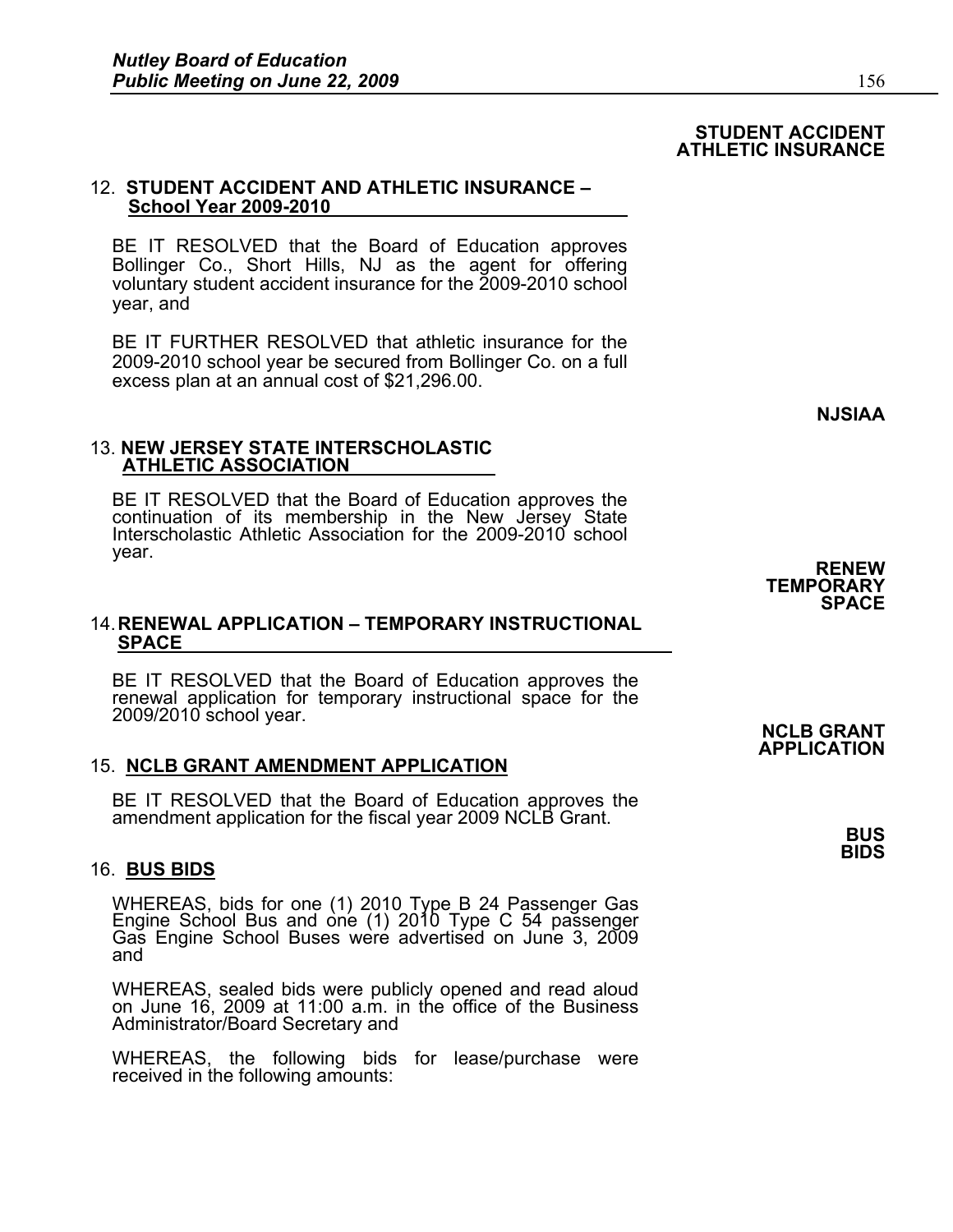| American Bus & Coach, LLC  | 24 Passenger \$49,482.00 |
|----------------------------|--------------------------|
| Trenton, NJ                | 54 Passenger \$76,699.00 |
| <b>Arcola Bus Sales</b>    | 24 Passenger \$45,972.00 |
| Carlstadt, NJ              | 54 Passenger \$ N/A      |
| <b>HA DeHart &amp; Son</b> | 24 Passenger \$ N/A      |
| Thorofare, NJ              | 54 Passenger \$75,895.00 |
| Wolfington Body Co., Inc.  | 24 Passenger \$48,448.00 |
| Mount Holly, NJ            | 54 Passenger \$ N/A      |
| Jersey Shore Bus Sales     | 24 Passenger \$48,805.00 |
| Toms River, NJ             | 54 Passenger \$ N/A      |
| <b>Truck King</b>          | 24 Passenger \$ N/A      |
| East Windsor, NJ           | 54 Passenger \$77,143.00 |

and

WHEREAS, the bid of Arcola Bus Sales meets all specifications, and is therefore the lowest responsible bidder for the 2010 Type B 24 Passenger Gas Engine School Bus, and

WHEREAS, the bid of HA DeHart & Son meets all specifications, and is therefore the lowest responsible bidder for the 2010 Type C 54 Passenger Gas Engine School Bus, and

NOW, THEREFORE, BE IT RESOLVED that the Board of Education approves the award of contracts for the five-year lease/purchase of one 2010 Type B 24 Passenger Gas Engine School Bus to Arcola Bus Sales, Carlstadt, NJ at their purchase price of \$45,972.00 and one 54 Passenger Gas Engine School buses to HA DeHart & Son at their purchase price of \$75,895.00.

**APPOINT AUDITOR 2009-2010** 

#### 17. **APPOINTMENT OF AUDITOR - 2009-2010 School Year**

WHEREAS, there exists a need for an annual audit of school accounts, and

WHEREAS a Request for Qualifications was received on May 28, 2009, and

WHEREAS, the firm of Lerch, Vinci and Higgins of Fairlawn, NJ is licensed as Public School Accountants and is fully capable of providing this service, and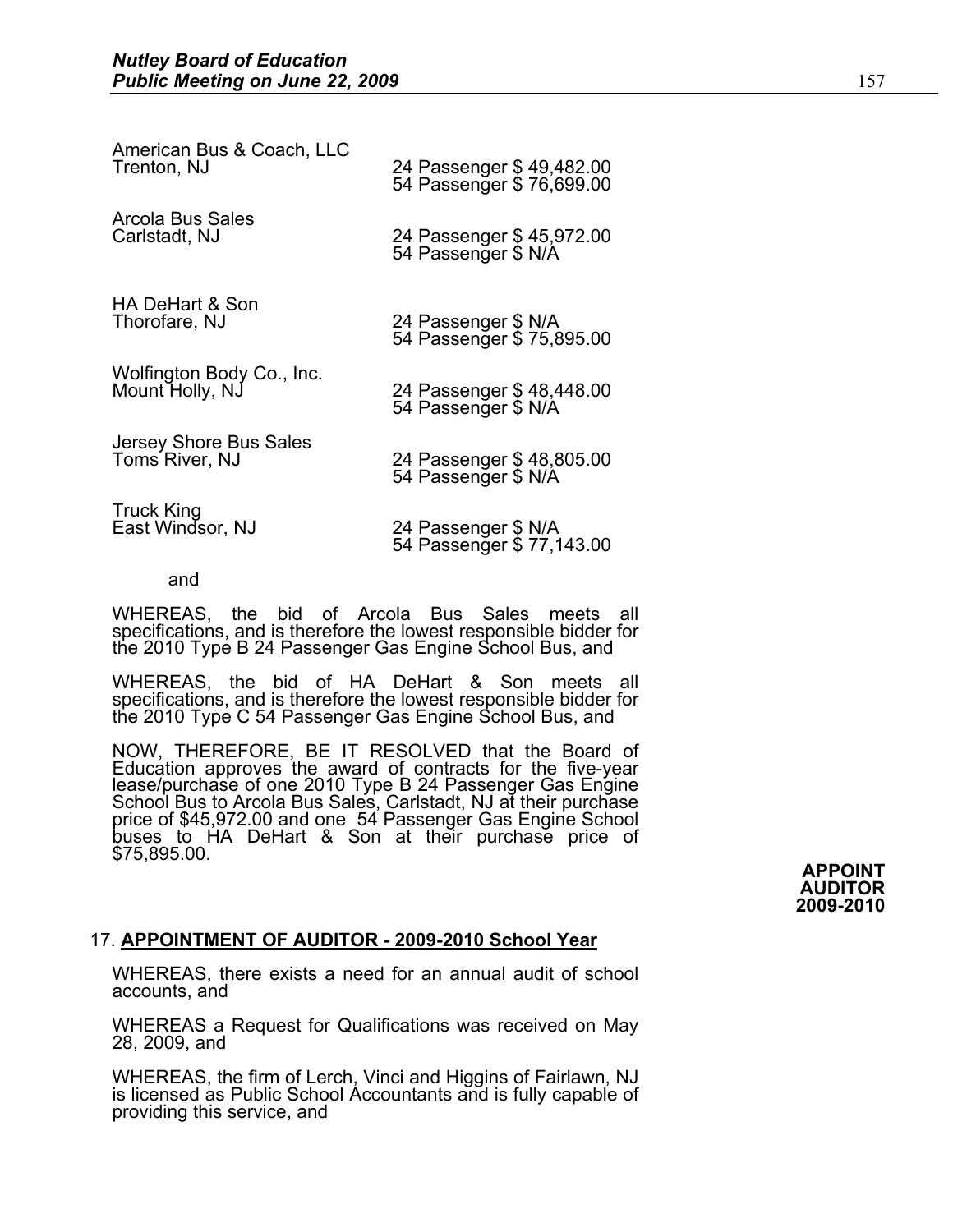WHEREAS, Lerch, Vinci and Higgins satisfactorily conducted the school audit in 2008, and will be performing the school audit for the 2008-09 school year, and

NOW, THEREFORE, BE IT RESOLVED by the Board of Education of the Township of Nutley as follows:

1. The firm of Lerch Vinci and Higgins of Fairlawn, NJ is hereby appointed auditors for the accounts of the Board of Education for the 2009-2010 school year at a fee of \$ 30,000.00.

The billing rates for 2009/2010 are as follows:

Partners \$140-\$170 per hour Managers **\$100-\$125** per hour Senior Accountants/Supervisors \$80 - \$100 per hour \$70 - \$80 per hour<br>\$45 per hour Other Personnel

 **APPOINT BOARD ATTORNEY 2009-2010** 

# 18. **APPOINTMENT OF BOARD ATTORNEY - 2009-2010 School Year**

WHEREAS, there exists from time to time a need for legal services for the Board of Education, and

WHEREAS Request for Proposals were received on June 2, 2009 for legal services, and

WHEREAS, the firm of Gaccione, Pomaco & Malanga of Belleville, NJ is well qualified and capable of providing these services,

NOW BE IT RESOLVED by the Board of Education of the Township of Nutley that the firm of Gaccione, Pomaco & Malanga of Belleville, NJ is hereby appointed for the 2009-2010 school year at an hourly rate of \$175.00 to perform general counsel services, special education services and negotiations/labor/personnel services.

NOW, BE IT FURTHER RESOLVED by the Board of Education of the Township of Nutley that the firm of Connell Foley of Livingston, NJ is hereby appointed for the 2009-2010 school year at an hourly rate of \$200.00 to perform construction services.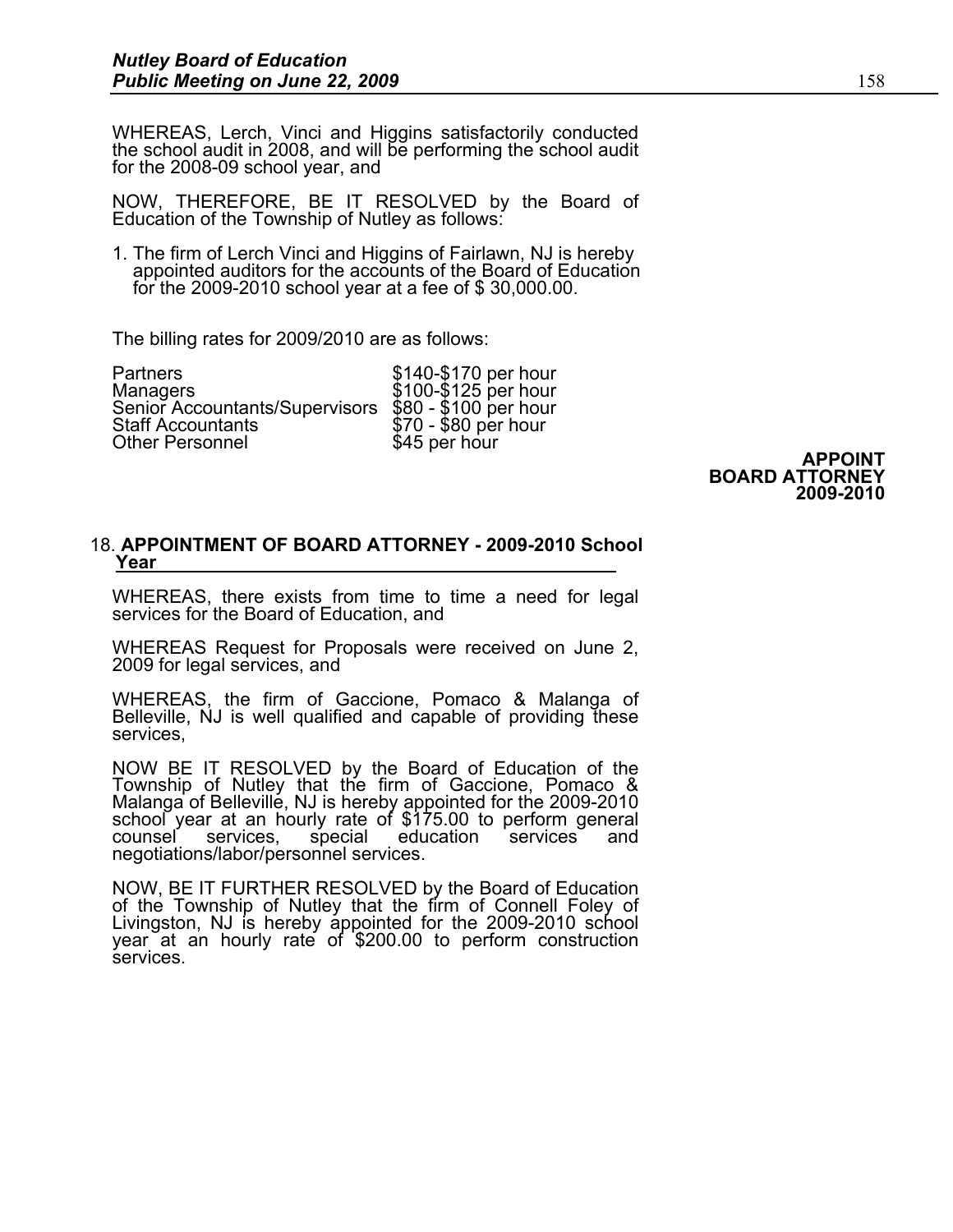# **TABLED RESOLUTION** 19. **APPOINTMENT OF ENGINEER**

WHEREAS, there exists a need for professional engineering services in connection with the district's energy management program, and

WHEREAS, the firm of Energy for America, Inc., Springfield, NJ is qualified and capable of performing these services, and

WHEREAS, Energy for America, Inc. has submitted a proposal acceptable to the Board of Education for these services.

NOW, THEREFORE, BE IT RESOLVED by the Board of Education of the Township of Nutley that the firm of Energy for America, Inc., Springfield, NJ is hereby appointed as the engineering firm for the Nutley Board of Education for energy management services for the 2009-2010 school year at a monthly cost of \$4,049. **GARBAGE** 

## 20. **BIDS FOR GARBAGE & REFUSE**

WHEREAS, bids for the collection of garbage & refuse were advertised on Thursday, June 4, 2009, and

WHEREAS, sealed bids were publicly opened and read aloud on January 17, 2009 at 10:00 am in the office of the Business Administrator/Board Secretary and

WHEREAS, bids were received as follows:

|                    |         |        | Marangi  | Omni   | Scuffy    | Waste<br>Managemen |
|--------------------|---------|--------|----------|--------|-----------|--------------------|
|                    |         |        |          |        |           |                    |
| <b>Nutley High</b> | Monthly | Sept - |          |        |           |                    |
| School             | Cost    | June   | 1,348.00 | 737.00 | 12,080.00 | 860.00             |
|                    | Monthly | July - |          |        |           |                    |
|                    | Cost    | August | 247.00   | 148.00 | 708.00    | 170.00             |
| John H Walker      | Monthly | Sept - |          |        |           |                    |
| School             | Cost    | June   | 1,348.00 | 737.00 | 12,080.00 | 860.00             |
|                    | Monthly | July - |          |        |           |                    |
|                    | Cost    | August | 247.00   | 148.00 | 708.00    | 170.00             |
|                    |         |        |          |        |           |                    |
|                    |         |        |          |        |           |                    |

# **BIDS**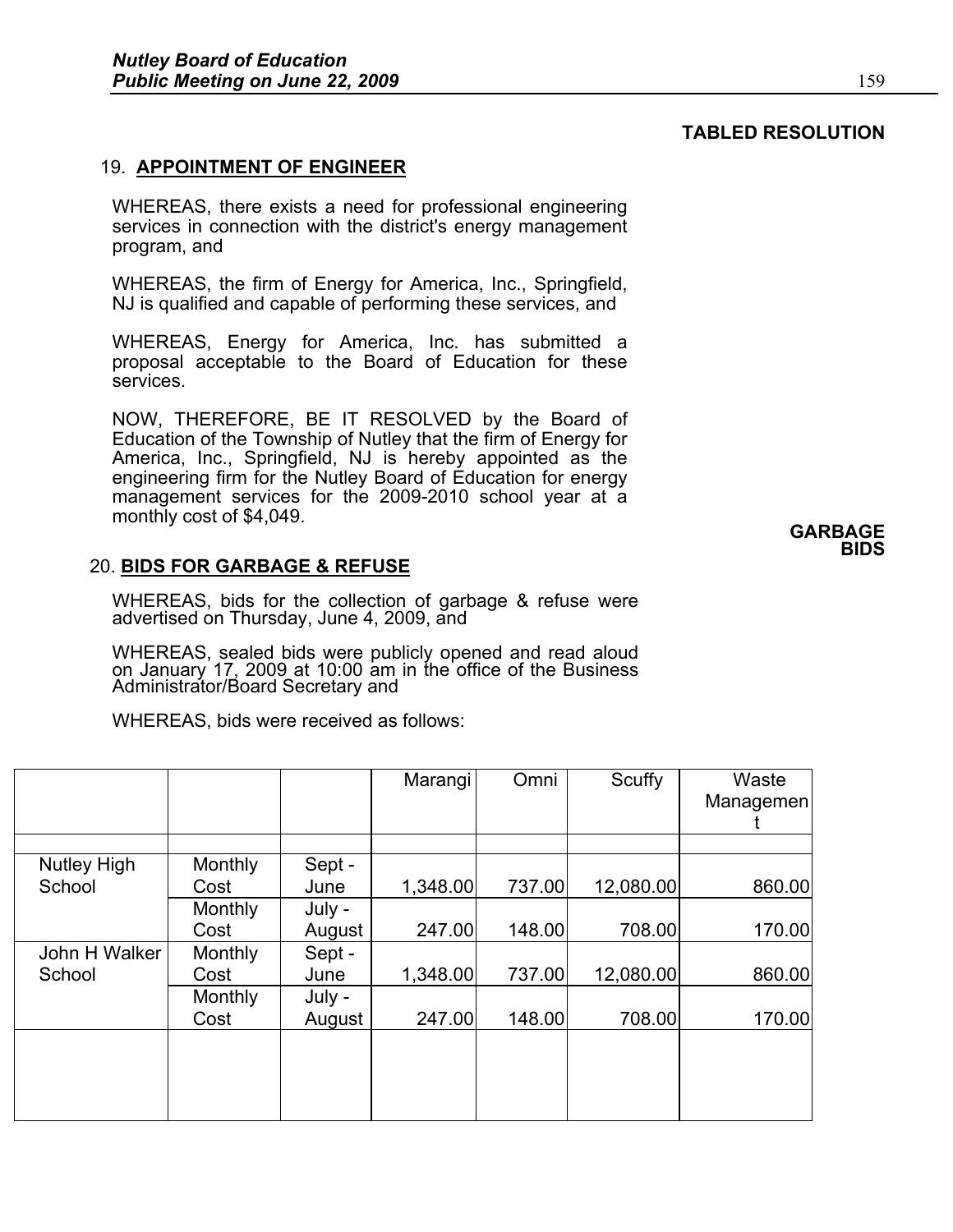| Washington     | Monthly   | Sept - |        |        |          |        |
|----------------|-----------|--------|--------|--------|----------|--------|
| School         | Cost      | June   | 488.00 | 295.00 | 5,234.00 | 415.00 |
| Radcliffe      | Monthly   | Sept - |        |        |          |        |
| School         | Cost      | June   | 488.00 | 295.00 | 5,234.00 | 415.00 |
| Spring Garden  | Monthly   | Sept - |        |        |          |        |
| School         | Cost      | June   | 488.00 | 295.00 | 5,234.00 | 415.00 |
| Yantacaw       | Monthly   | Sept - |        |        |          |        |
| School         | Cost      | June   | 488.00 | 295.00 | 5,724.00 | 380.00 |
| Lincoln School | Monthly   | Sept - |        |        |          |        |
|                | Cost      | June   | 488.00 | 295.00 | 5,724.00 | 380.00 |
| Maintenance    | Per Pick- | July - |        |        |          |        |
| Warehouse      | up        | June   | 68.00  | 52.00  | 54.00    | 90.00  |
|                | Per       |        |        |        |          |        |
| Additional     | Occurren  |        | 68.00  | 52.00  | 54.00    | 75.00  |
| Pick-ups       | ce        |        |        |        |          |        |

#### and

WHEREAS, the bid from Omni Waste Services is the overall low bidder and the bid appears to meet all specifications,

NOW, THEREFORE, BE IT RESOLVED, that the Board of Education awards the contract for the collection of garbage & refuse in the Nutley Public School Facilities from 7/1/09 to 6/30/12 to Omni Waste Services at their noted bid price.

#### **ADDITIONS & RENNOVATIONS TO SPRING GARDEN G**

#### 21. **ADDITIONS & RENOVATIONS TO SPRING GARDEN ELEMENTARY SCHOOL**

WHEREAS, sealed bids for separate building contracts for the following:

Contract No. 1 General Construction Contract No. 2 Structural Steel Contract No. 3 Heating, Ventilating & Air Conditioning Contract No. 4 Electrical

were advertised on May 21, 2009 and

WHEREAS, sealed bids were publicly opened and read aloud on June 18, 2009 at 1:00 p.m. in the John H. Walker Middle School Auditorium, and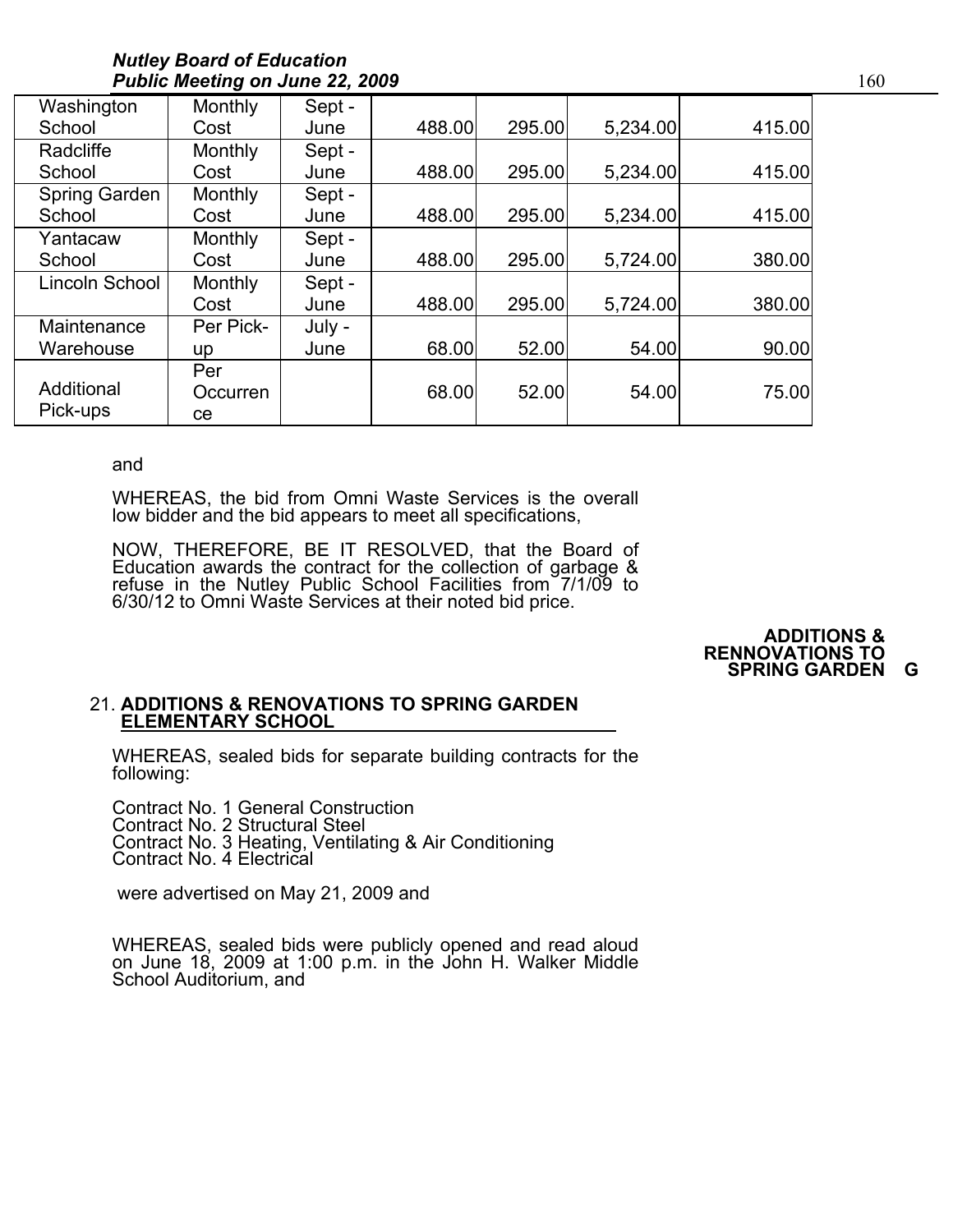WHEREAS, the sealed bids, listed in Appendix G, were received for the designated amounts for the separate building contracts.

WHEREAS, the bid for American Air Systems Group, for Contract No. 3, was non-responsive and is therefore rejected.

WHEREAS, the bid for ESR Mechanical Contractors, Inc. for Contract No. 3 has withdrawn its bid due to unilateral mistake.

WHEREAS, the following bids meet all specifications, and are therefore the lowest responsible bidders for the separate building contracts.

NOW, THEREFORE, BE IT RESOLVED that the Board of Education approves the award of contracts for Additions & Renovations to Spring Garden Elementary School to the following:

Contract 1 – General Construction Work GPC, Inc. Millburn, NJ Contract Amount: \$ 2,751,000 (including Alt. GC-2, GC-3)

Contract 2 – Structural Steel Work B&B Iron Works Inc. Irvington, NJ Contract Amount: \$167,000

Contract 3 – HVAC Work Sunnyfield Corporation Eatontown, NJ Contract Amount: \$1,730,000 (including Alt HVAC-1)

Contract 4 – Electrical Work Wojchik Electric, Inc. Paterson, NJ Contract Amount: \$ 301,465 (including Alt E-1)

#### **APPROVAL OF ASBESTOS ABATEMENT CONSULTANT**

## 22. **APPROVAL OF ASBESTOS ABATEMENT CONSULTANT**

BE IT RESOLVED that the Board of Education approves the appointment of Environmental Connection Inc. to survey, design and monitor the planned abatement at the Lincoln and Washington Elementary Schools boiler rooms for the fee of \$17,752.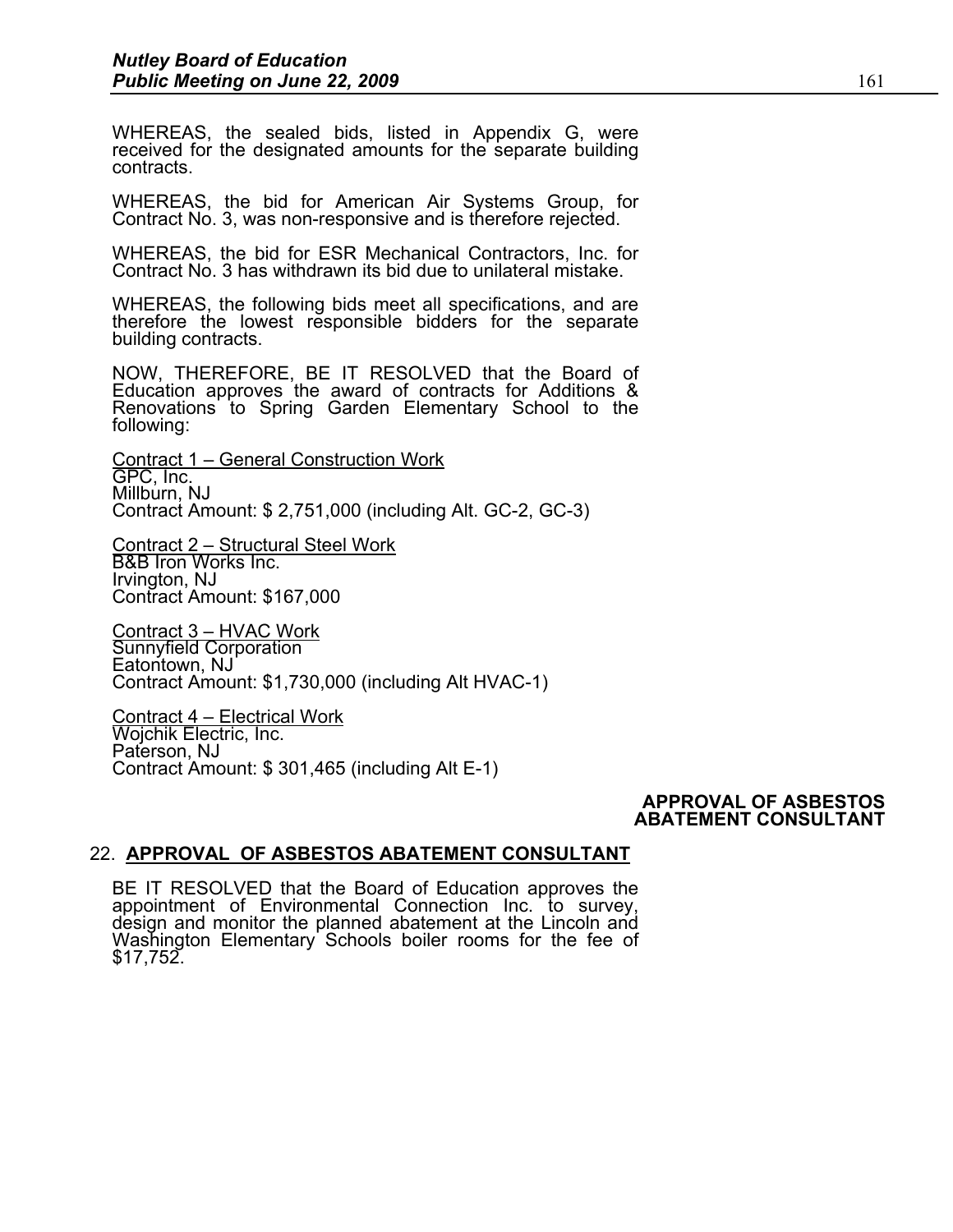#### **APPROVAL TO PARTICIPATE - NJ GREEN SCHOOLS PROGRAM**

# 23. **APPROVAL TO PARTICIPATE IN THE NEW JERSEY GREEN SCHOOLS PROGRAM**

WHEREAS the State of New Jersey, by Executive Order 54 and the Global Warming Response Act of 2007, has established the goals of reducing greenhouse gas emissions to 1990 levels by 2020 and to 80 percent of 2006 levels by 2050; and

WHEREAS reducing one's energy consumption is a major means of reducing harmful greenhouse gas emissions, and

WHEREAS our schools consume significant amounts of energy, which also costs the district thousands of dollars each year, and

WHEREAS students will benefit from learning about energy, its impacts on the wider environment, and options for optimizing one's energy usage, and

WHEREAS the New Jersey Board of Public Utilities is making available to the state's school districts an opportunity to participate in a funded program, the New Jersey Green Schools Program,

THEREFORE BE IT RESOLVED that the Nutley Board of Education approves of participation in the New Jersey Green Schools Program, and

Agrees to return to the individual Green Schools within the district, 25% of the weather-adjusted energy savings that can be attributed to the energy saving activities of these Green Schools.

**DOME-TECH. INC.** 

### 24. **DOME-TECH. INC.**

Trustee Reilly moved, and Trustee Kuchta seconded, the following resolution. Upon being put to a roll call vote the resolution was approved.

WHEREAS the district experienced heating issues at Washington and Lincoln Elementary Schools this past winter from the new HVAC system that was installed.

WHEREAS the district previously hired Dome-Tech, Inc. to perform retro-commissioning services at Washington and Lincoln Elementary Schools.

WHEREAS Dome-Tech, Inc. completed Phase 1 of these services,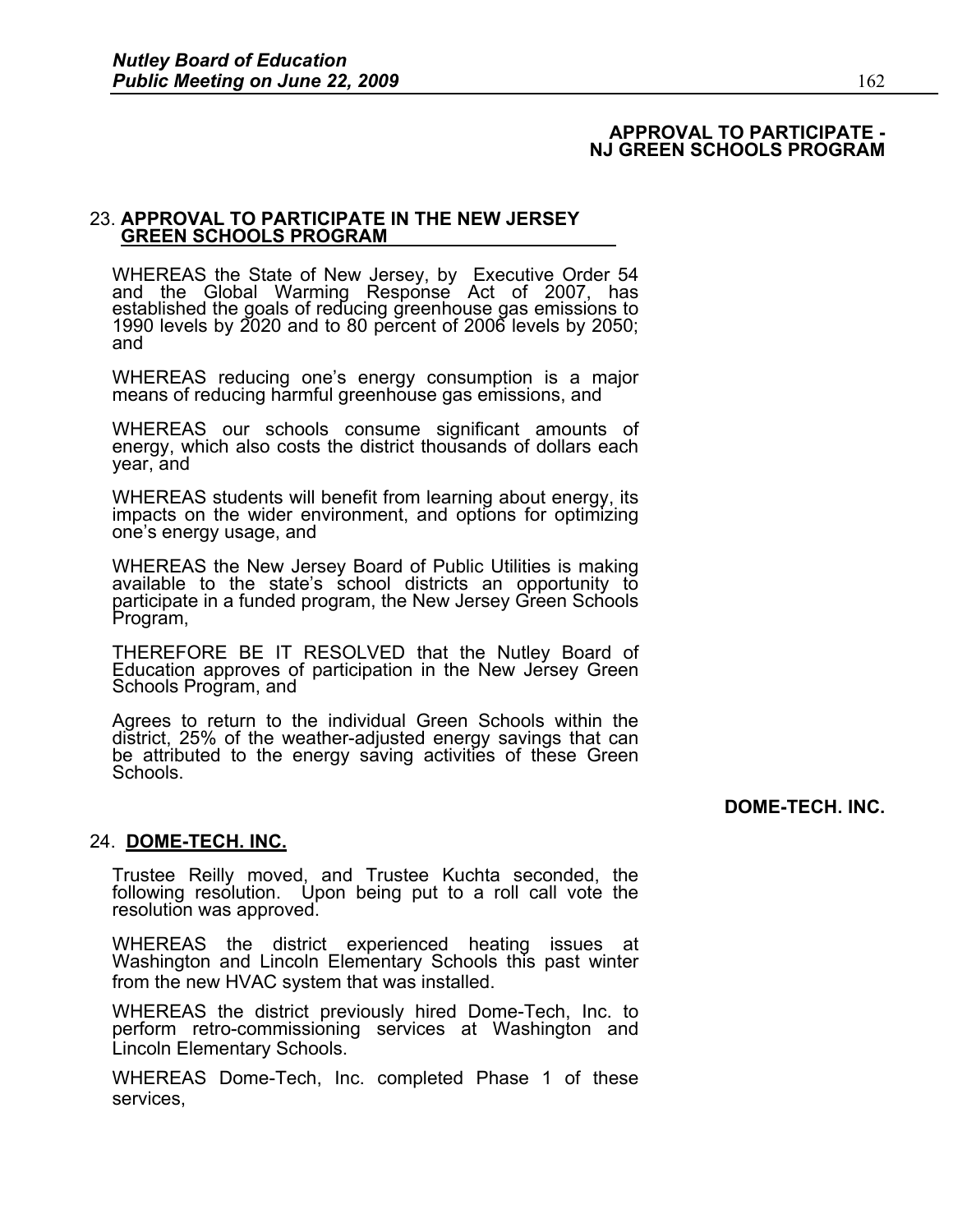NOW BE IT RESOLVED that the Board of Education hire Dome-Tech, Inc. to perform Phase II of the retrocommissioning services on a time and materials basis of \$56,500 plus reimbursables not to exceed \$3,000.

Project Manager \$155/per hr.

Field Engineers \$145/per hr.

Clerical Staff \$ 50/per hr.

### 25. **MAINTENANCE FOREMAN**

Trustee Rogers moved, and Trustee Kuchta seconded, the following resolution. Upon being put to a roll call vote the resolution was approved.

WHEREAS, the Nutley Board of Education will have construction on six of its seven schools beginning July 1, 2009 including new roofs, new windows, façade repair, HVAC systems and a new gymnasium at Spring Garden Elementary School.

WHEREAS, the need exists to create a maintenance foreman and assistant maintenance foreman position to assist with the handling of daily work orders and repairs and to provide greater efficiency to the District.

WHEREAS, the maintenance foreman and assistant maintenance foreman will report to the Business Administrator so the Director of Buildings & Grounds can focus on the daily construction issues that might arise.

NOW THEREFORE BE IT FURTHER RESOLVED that the Nutley Board of Education authorize the creation of a maintenance foreman and assistant maintenance foreman position.

#### **HEARING OF CITIZENS CITIZENS**

Resident Mike Russo asked if the district was hiring two new people for the Maintenance Foreman position.

President Casale said that this would be no additional cost to the district. The people who would be appointed are already part of the buildings and grounds staff and will have direct contact with the Business Administrator.

**HEARING OF** 

# **MAINTENANCE FOREMAN**